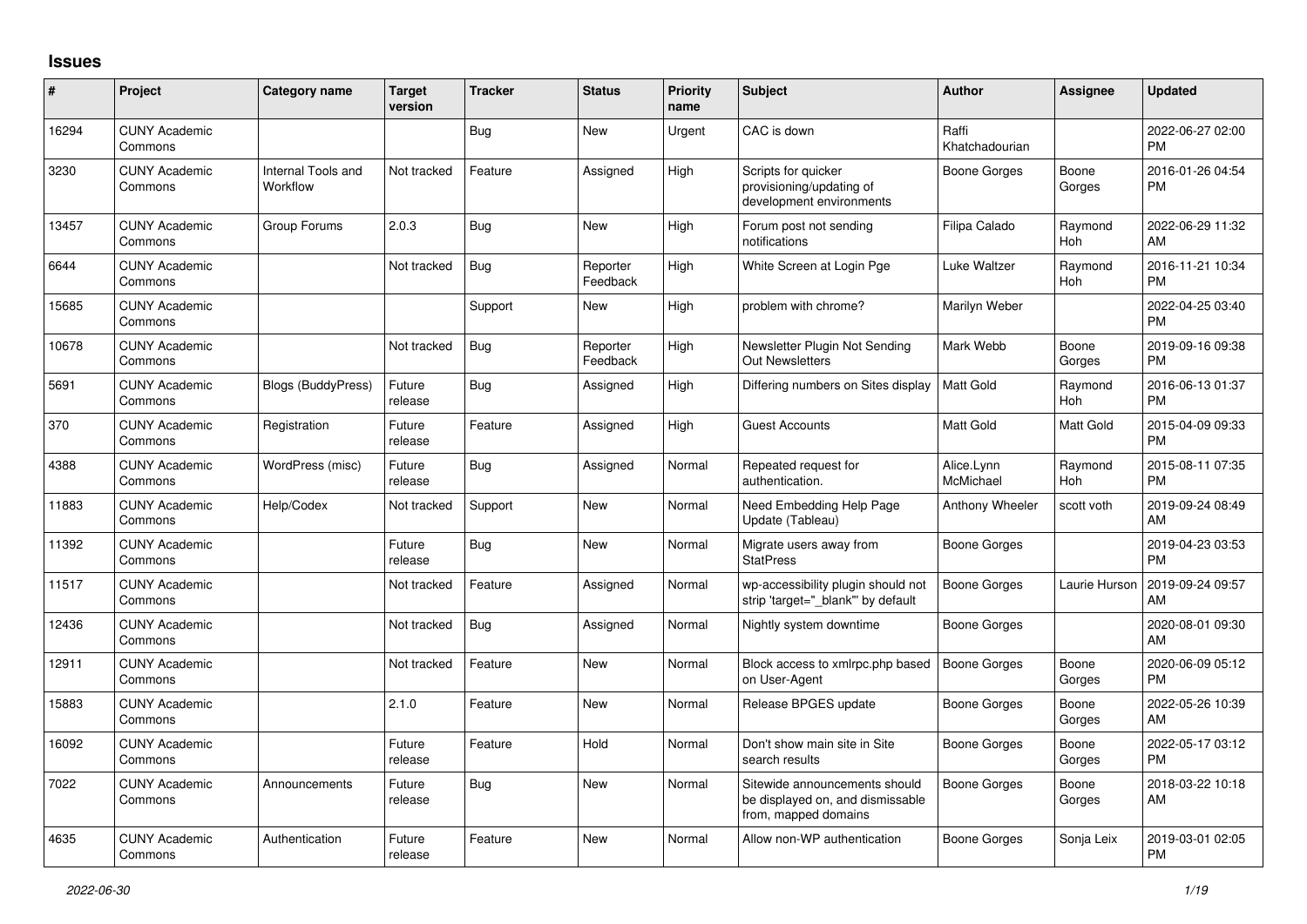| #     | Project                         | <b>Category name</b>           | <b>Target</b><br>version | <b>Tracker</b> | <b>Status</b> | <b>Priority</b><br>name | <b>Subject</b>                                                                             | <b>Author</b>       | <b>Assignee</b> | <b>Updated</b>                |
|-------|---------------------------------|--------------------------------|--------------------------|----------------|---------------|-------------------------|--------------------------------------------------------------------------------------------|---------------------|-----------------|-------------------------------|
| 9720  | <b>CUNY Academic</b><br>Commons | Authentication                 | Future<br>release        | Feature        | New           | Normal                  | The Commons should be an<br>oAuth provider                                                 | Boone Gorges        |                 | 2019-03-01 02:04<br>PM.       |
| 618   | <b>CUNY Academic</b><br>Commons | <b>BuddyPress Docs</b>         | Future<br>release        | Feature        | Assigned      | Normal                  | <b>BuddyPress Docs: export formats</b>                                                     | <b>Boone Gorges</b> | Boone<br>Gorges | 2015-11-09 05:38<br><b>PM</b> |
| 1422  | <b>CUNY Academic</b><br>Commons | <b>BuddyPress Docs</b>         | Future<br>release        | Feature        | Assigned      | Normal                  | Make "created Doc" activity icons<br>non-mini                                              | Boone Gorges        | Boone<br>Gorges | 2015-11-09 05:48<br><b>PM</b> |
| 1744  | <b>CUNY Academic</b><br>Commons | <b>BuddyPress Docs</b>         | Future<br>release        | Feature        | Assigned      | Normal                  | Spreadsheet-style Docs                                                                     | Boone Gorges        | Boone<br>Gorges | 2015-11-09 06:13<br><b>PM</b> |
| 13466 | <b>CUNY Academic</b><br>Commons | Cavalcade                      | Future<br>release        | Feature        | New           | Normal                  | Automated cleanup for duplicate<br>Cavalcade tasks                                         | Boone Gorges        | Boone<br>Gorges | 2020-10-13 05:24<br><b>PM</b> |
| 12042 | <b>CUNY Academic</b><br>Commons | <b>Email Notifications</b>     | Future<br>release        | Feature        | New           | Normal                  | Improved error logging for BPGES<br>send queue                                             | Boone Gorges        | Boone<br>Gorges | 2021-11-19 12:25<br><b>PM</b> |
| 4481  | <b>CUNY Academic</b><br>Commons | Events                         | Future<br>release        | Feature        | New           | Normal                  | Group admins/mods should have<br>the ability to unlink an event from<br>the group          | Boone Gorges        | Boone<br>Gorges | 2017-04-24 03:53<br>PM        |
| 3580  | <b>CUNY Academic</b><br>Commons | Group Blogs                    | Future<br>release        | Feature        | New           | Normal                  | Multiple blogs per group                                                                   | Boone Gorges        | Boone<br>Gorges | 2018-02-20 02:02<br><b>PM</b> |
| 11834 | <b>CUNY Academic</b><br>Commons | <b>Group Files</b>             | Future<br>release        | Feature        | New           | Normal                  | Improved tools for managing<br>group file folders                                          | Boone Gorges        | Sonja Leix      | 2019-09-06 03:55<br><b>PM</b> |
| 12091 | <b>CUNY Academic</b><br>Commons | <b>Group Files</b>             | Future<br>release        | Feature        | New           | Normal                  | Improved pre-upload file validation<br>for bp-group-documents                              | Boone Gorges        | Boone<br>Gorges | 2019-11-14 01:21<br><b>PM</b> |
| 3192  | <b>CUNY Academic</b><br>Commons | Group Forums                   | Future<br>release        | Feature        | Assigned      | Normal                  | Customizable forum views for<br>bbPress 2.x group forums                                   | Boone Gorges        | Raymond<br>Hoh  | 2015-11-09 12:47<br><b>PM</b> |
| 3193  | <b>CUNY Academic</b><br>Commons | Group Forums                   | Future<br>release        | Feature        | Assigned      | Normal                  | bbPress 2.x dynamic roles and<br><b>RBE</b>                                                | Boone Gorges        | Boone<br>Gorges | 2014-09-30 01:30<br><b>PM</b> |
| 13358 | <b>CUNY Academic</b><br>Commons | Group Forums                   | Future<br>release        | Feature        | New           | Normal                  | Improved UI for group forum<br>threading settings                                          | Boone Gorges        | Raymond<br>Hoh  | 2021-11-19 12:27<br><b>PM</b> |
| 14309 | <b>CUNY Academic</b><br>Commons | Group Library                  | Future<br>release        | Feature        | New           | Normal                  | Better handling of<br>bp_group_document file download<br>attempts when file is not present | <b>Boone Gorges</b> | Boone<br>Gorges | 2021-11-19 12:28<br><b>PM</b> |
| 10580 | <b>CUNY Academic</b><br>Commons | Information<br>Architecture    | Future<br>release        | Design/UX      | New           | Normal                  | Primary nav item review                                                                    | Boone Gorges        | Sara Cannon     | 2022-06-28 01:29<br><b>PM</b> |
| 13891 | <b>CUNY Academic</b><br>Commons | Internal Tools and<br>Workflow | 2.1.0                    | Feature        | New           | Normal                  | Migrate automated linting to<br>GitHub Actions                                             | Boone Gorges        | Jeremy Felt     | 2022-06-29 11:13<br>AM        |
| 15194 | <b>CUNY Academic</b><br>Commons | Internal Tools and<br>Workflow | 2.1.0                    | Feature        | New           | Normal                  | PHPCS sniff for un-restored<br>switch_to_blog() calls                                      | <b>Boone Gorges</b> | Jeremy Felt     | 2022-05-26 10:45<br>AM        |
| 5234  | <b>CUNY Academic</b><br>Commons | Membership                     | Future<br>release        | Feature        | Assigned      | Normal                  | Write Unconfirmed patch for WP                                                             | Boone Gorges        | Boone<br>Gorges | 2016-10-24 11:18<br>AM        |
| 3330  | <b>CUNY Academic</b><br>Commons | My Commons                     | Future<br>release        | Feature        | Assigned      | Normal                  | "Commons Information" tool                                                                 | <b>Boone Gorges</b> | Chris Stein     | 2014-09-22 08:46<br>PM        |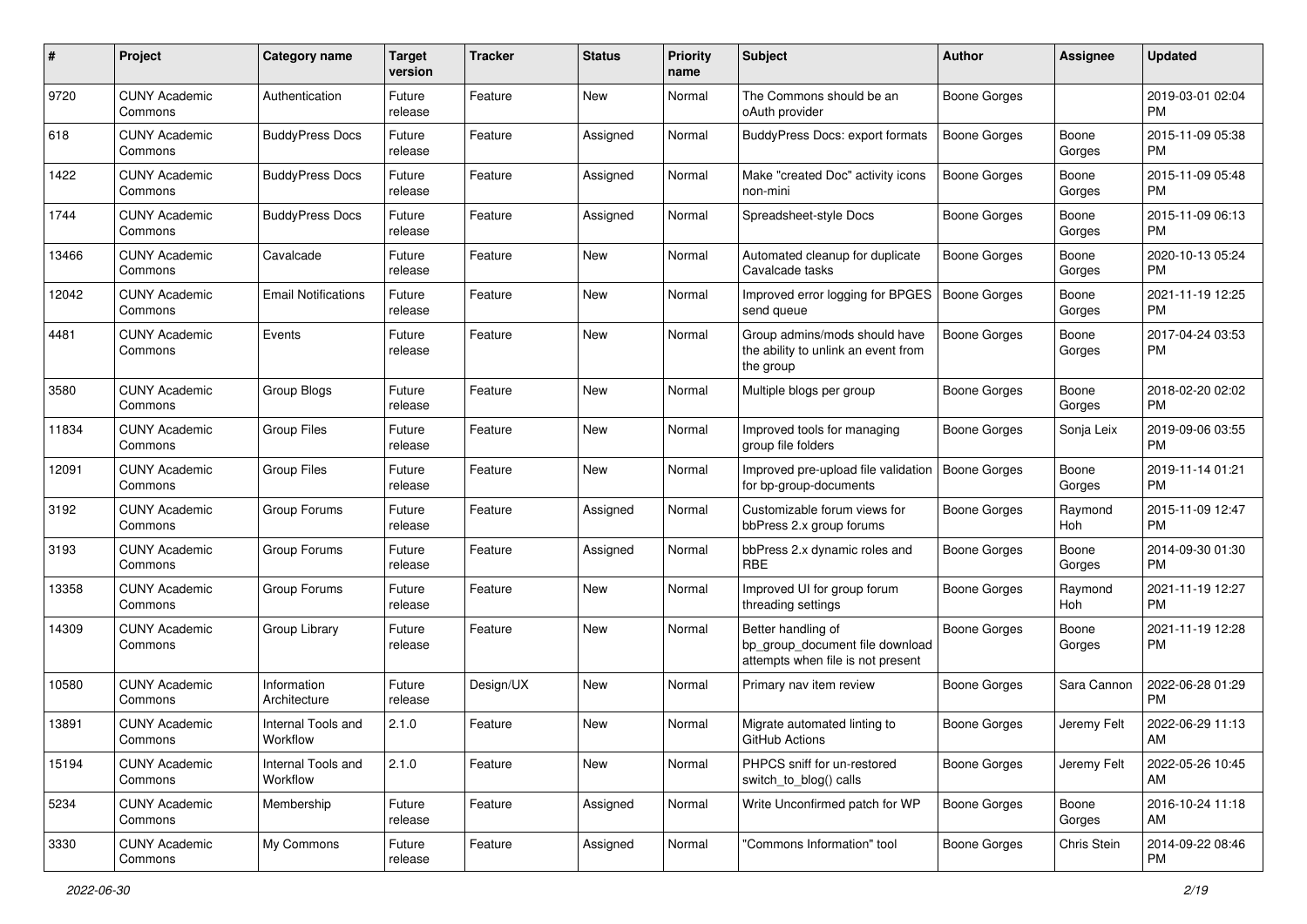| #     | <b>Project</b>                  | Category name            | <b>Target</b><br>version | <b>Tracker</b> | <b>Status</b>        | <b>Priority</b><br>name | <b>Subject</b>                                                                                               | <b>Author</b>       | Assignee            | <b>Updated</b>                |
|-------|---------------------------------|--------------------------|--------------------------|----------------|----------------------|-------------------------|--------------------------------------------------------------------------------------------------------------|---------------------|---------------------|-------------------------------|
| 10794 | <b>CUNY Academic</b><br>Commons | Performance              | Not tracked              | Bug            | <b>New</b>           | Normal                  | Memcached connection<br>occasionally breaks                                                                  | Boone Gorges        | Boone<br>Gorges     | 2018-12-06 03:30<br><b>PM</b> |
| 2832  | <b>CUNY Academic</b><br>Commons | <b>Public Portfolio</b>  | Future<br>release        | Feature        | Assigned             | Normal                  | Improve interface for (not)<br>auto-linking profile fields                                                   | Boone Gorges        | <b>Chris Stein</b>  | 2015-01-05 08:52<br><b>PM</b> |
| 14184 | <b>CUNY Academic</b><br>Commons | <b>Public Portfolio</b>  | Future<br>release        | Feature        | <b>New</b>           | Normal                  | Centralized mechanism for storing<br>Campus affiliations                                                     | Boone Gorges        | Boone<br>Gorges     | 2022-01-04 11:35<br>AM        |
| 11945 | <b>CUNY Academic</b><br>Commons | Reckoning                | Future<br>release        | Feature        | Reporter<br>Feedback | Normal                  | Add Comments bubble to<br>Reckoning views                                                                    | Boone Gorges        | Boone<br>Gorges     | 2019-11-12 05:14<br><b>PM</b> |
| 308   | <b>CUNY Academic</b><br>Commons | Registration             | Future<br>release        | Feature        | New                  | Normal                  | Group recommendations for<br>signup process                                                                  | Boone Gorges        | Samantha<br>Raddatz | 2015-11-09 05:07<br>PM.       |
| 3002  | <b>CUNY Academic</b><br>Commons | Search                   | Future<br>release        | Feature        | Assigned             | Normal                  | Overhaul CAC search by using<br>external search appliance                                                    | Boone Gorges        | Boone<br>Gorges     | 2020-07-15 03:05<br>PM.       |
| 13048 | <b>CUNY Academic</b><br>Commons | Shortcodes and<br>embeds | Future<br>release        | Feature        | New                  | Normal                  | Jupyter Notebooks support                                                                                    | Boone Gorges        |                     | 2020-07-14 11:46<br><b>AM</b> |
| 13331 | <b>CUNY Academic</b><br>Commons | Site cloning             | Future<br>release        | Bug            | <b>New</b>           | Normal                  | Combine Site Template and Clone<br>operations                                                                | Boone Gorges        | Jeremy Felt         | 2021-11-19 12:39<br><b>PM</b> |
| 5488  | <b>CUNY Academic</b><br>Commons | Social Paper             | Future<br>release        | Bug            | <b>New</b>           | Normal                  | Add a "last edited by" field to<br>Social Paper group directories                                            | Boone Gorges        |                     | 2016-04-21 10:05<br><b>PM</b> |
| 5489  | <b>CUNY Academic</b><br>Commons | Social Paper             | Future<br>release        | Feature        | <b>New</b>           | Normal                  | Asc/desc sorting for Social Paper<br>directories                                                             | Boone Gorges        |                     | 2016-04-21 10:06<br><b>PM</b> |
| 7663  | <b>CUNY Academic</b><br>Commons | Social Paper             | Future<br>release        | Bug            | New                  | Normal                  | Social Paper notifications not<br>formatted correctly on secondary<br>sites                                  | Boone Gorges        | Boone<br>Gorges     | 2018-04-16 03:52<br>PM        |
| 1508  | <b>CUNY Academic</b><br>Commons | WordPress (misc)         | Future<br>release        | Feature        | Assigned             | Normal                  | Share login cookies across<br>mapped domains                                                                 | Boone Gorges        | Boone<br>Gorges     | 2012-07-02 12:12<br><b>PM</b> |
| 6332  | <b>CUNY Academic</b><br>Commons | WordPress (misc)         | Future<br>release        | Feature        | <b>New</b>           | Normal                  | Allow uploaded files to be marked<br>as private in an ad hoc way                                             | <b>Boone Gorges</b> |                     | 2016-10-17 11:41<br><b>PM</b> |
| 10380 | <b>CUNY Academic</b><br>Commons | WordPress (misc)         | Future<br>release        | Feature        | In Progress          | Normal                  | Remove blacklisted plugins                                                                                   | Boone Gorges        |                     | 2022-04-26 12:00<br><b>PM</b> |
| 11024 | <b>CUNY Academic</b><br>Commons | WordPress (misc)         | Future<br>release        | Bug            | <b>New</b>           | Normal                  | Subsites should not show "you<br>should update your .htaccess<br>now" notice after permalink setting<br>save | Boone Gorges        |                     | 2019-01-28 01:35<br>PM        |
| 13835 | <b>CUNY Academic</b><br>Commons | WordPress (misc)         | Future<br>release        | Feature        | New                  | Normal                  | Allow OneSearch widget to have<br>'CUNY' as campus                                                           | Boone Gorges        | Boone<br>Gorges     | 2021-11-19 12:39<br><b>PM</b> |
| 9926  | <b>CUNY Academic</b><br>Commons | <b>WordPress Plugins</b> | Future<br>release        | Bug            | <b>New</b>           | Normal                  | twitter-mentions-as-comments<br>cron jobs can run long                                                       | Boone Gorges        | Boone<br>Gorges     | 2018-10-24 12:34<br><b>PM</b> |
| 14987 | <b>CUNY Academic</b><br>Commons | <b>WordPress Plugins</b> | Future<br>release        | <b>Bug</b>     | <b>New</b>           | Normal                  | Elementor update causes<br>database freeze-up                                                                | Boone Gorges        | Boone<br>Gorges     | 2021-11-29 12:02<br><b>PM</b> |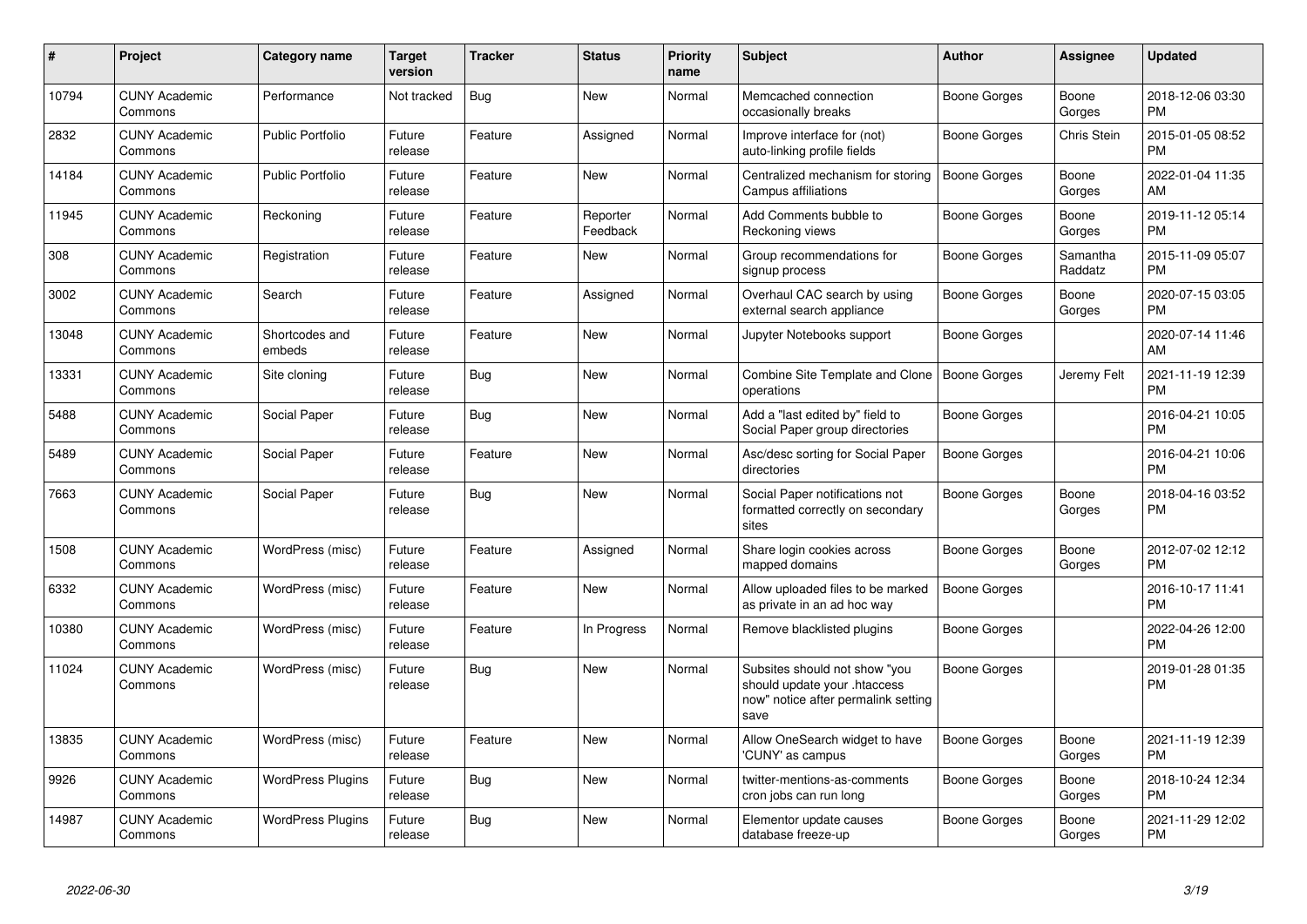| #     | <b>Project</b>                                                          | Category name            | <b>Target</b><br>version | <b>Tracker</b> | <b>Status</b>        | <b>Priority</b><br>name | <b>Subject</b>                                                        | <b>Author</b>      | Assignee            | <b>Updated</b>                |
|-------|-------------------------------------------------------------------------|--------------------------|--------------------------|----------------|----------------------|-------------------------|-----------------------------------------------------------------------|--------------------|---------------------|-------------------------------|
| 1460  | <b>CUNY Academic</b><br>Commons                                         | Analytics                | Future<br>release        | Feature        | Assigned             | Normal                  | <b>Update System Report</b>                                           | <b>Brian Foote</b> | Boone<br>Gorges     | 2015-11-09 06:13<br><b>PM</b> |
| 2666  | <b>CUNY Academic</b><br>Commons                                         | About page               | Not tracked              | Documentation  | Assigned             | Normal                  | <b>Update About Text</b>                                              | Chris Stein        | Luke Waltzer        | 2016-03-04 11:19<br>AM        |
| 860   | <b>CUNY Academic</b><br>Commons                                         | Design                   | Future<br>release        | Design/UX      | Assigned             | Normal                  | <b>Standardize Button Treatment</b><br><b>Across the Commons</b>      | Chris Stein        | Chris Stein         | 2014-05-01 09:45<br>AM        |
| 3059  | <b>CUNY Academic</b><br>Commons                                         | Group Forums             | Future<br>release        | Design/UX      | New                  | Normal                  | Forum Post Permissable Content<br><b>Explanatory Text</b>             | Chris Stein        | Chris Stein         | 2015-04-02 11:27<br>AM        |
| 3565  | <b>CUNY Academic</b><br>Commons                                         | My Commons               | Not tracked              | Documentation  | New                  | Normal                  | Load Newest inconsistencies                                           | Chris Stein        | scott voth          | 2015-11-09 01:16<br><b>PM</b> |
| 2881  | <b>CUNY Academic</b><br>Commons                                         | Public Portfolio         | Future<br>release        | Feature        | Assigned             | Normal                  | Redesign the UX for Profiles                                          | Chris Stein        | Chris Stein         | 2016-10-13 12:45<br><b>PM</b> |
| 15210 | <b>CUNY Academic</b><br>Commons                                         | Analytics                | Not tracked              | Design/UX      | New                  | Normal                  | Google Analytics improvements                                         | Colin McDonald     | Boone<br>Gorges     | 2022-05-24 10:47<br>AM        |
| 13199 | <b>CUNY Academic</b><br>Commons                                         | Group Forums             | Future<br>release        | Feature        | <b>New</b>           | Normal                  | Favoring Groups over bbPress<br>plugin                                | Colin McDonald     | Colin<br>McDonald   | 2021-11-19 12:28<br><b>PM</b> |
| 13370 | <b>CUNY Academic</b><br>Commons                                         | Group Library            | Future<br>release        | Feature        | New                  | Normal                  | Library bulk deletion and folder<br>editing                           | Colin McDonald     | Boone<br>Gorges     | 2020-10-13 10:41<br>AM        |
| 9729  | <b>CUNY Academic</b><br>Commons                                         | <b>SEO</b>               | Not tracked              | Support        | New                  | Normal                  | 503 Errors showing on<br>newlaborforum.cuny.edu                       | Diane Krauthamer   | Raymond<br>Hoh      | 2018-05-22 04:48<br><b>PM</b> |
| 11968 | JustPublics@365<br>MediaCamp                                            |                          |                          | Feature        | <b>New</b>           | Normal                  | Nanoscience Retractable Display<br>Unit                               | Donald Cherry      | Bonnie<br>Eissner   | 2021-02-19 08:50<br>AM        |
| 12062 | AD/O365 Transition<br>from NonMatric to<br><b>Matriculated Students</b> |                          |                          | Feature        | In Progress          | Normal                  | create solution and console<br>project                                | Emilio Rodriguez   | Emilio<br>Rodriguez | 2019-11-12 03:56<br><b>PM</b> |
| 12004 | <b>CUNY Academic</b><br>Commons                                         |                          | Not tracked              | Support        | Reporter<br>Feedback | Normal                  | Notifications for spam blog<br>comments                               | Gina Cherry        | Raymond<br>Hoh      | 2019-11-01 12:05<br><b>PM</b> |
| 14842 | <b>CUNY Academic</b><br>Commons                                         |                          | Not tracked              | Support        | Reporter<br>Feedback | Normal                  | Question about widgets and block<br>editor                            | Gina Cherry        |                     | 2021-10-06 03:01<br>PM        |
| 11545 | <b>CUNY Academic</b><br>Commons                                         | <b>WordPress Plugins</b> | Not tracked              | Support        | New                  | Normal                  | Twitter searches in WordPress                                         | Gina Cherry        | Matt Gold           | 2019-09-23 01:03<br><b>PM</b> |
| 11649 | <b>CUNY Academic</b><br>Commons                                         | <b>WordPress Plugins</b> | 2.0.3                    | Bug            | In Progress          | Normal                  | CC license displayed on every<br>page                                 | <b>Gina Cherry</b> | Raymond<br>Hoh      | 2022-06-29 11:32<br>AM        |
| 3473  | <b>CUNY Academic</b><br>Commons                                         | <b>User Experience</b>   | Future<br>release        | Feature        | Assigned             | Normal                  | Commons profile: Add help info<br>about "Positions" replacing "title" | Keith Miyake       | Samantha<br>Raddatz | 2015-11-09 02:28<br><b>PM</b> |
| 6755  | <b>CUNY Academic</b><br>Commons                                         | WordPress (misc)         | Future<br>release        | Bug            | <b>New</b>           | Normal                  | Cannot Deactivate Plugin                                              | Laura Kane         |                     | 2016-11-16 01:12<br><b>PM</b> |
| 11131 | <b>CUNY Academic</b><br>Commons                                         |                          | Future<br>release        | Feature        | Reporter<br>Feedback | Normal                  | Image Annotation Plugins                                              | Laurie Hurson      |                     | 2019-02-26 11:33<br>AM        |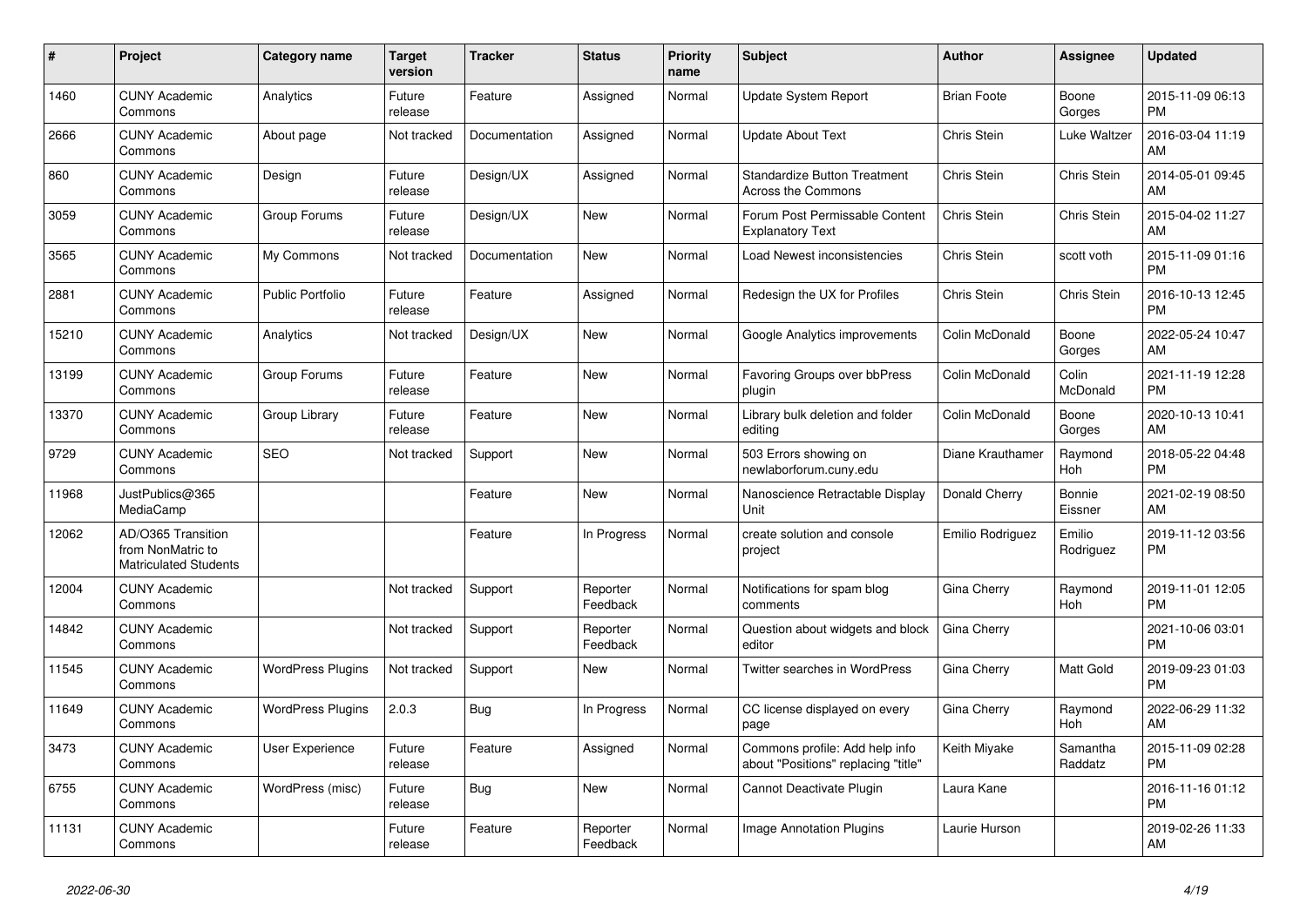| #     | Project                         | Category name          | Target<br>version | <b>Tracker</b> | <b>Status</b>        | <b>Priority</b><br>name | <b>Subject</b>                                                               | <b>Author</b> | <b>Assignee</b> | <b>Updated</b>                |
|-------|---------------------------------|------------------------|-------------------|----------------|----------------------|-------------------------|------------------------------------------------------------------------------|---------------|-----------------|-------------------------------|
| 11879 | <b>CUNY Academic</b><br>Commons |                        | Not tracked       | <b>Bug</b>     | <b>New</b>           | Normal                  | Hypothesis comments appearing<br>on multiple, different pdfs across<br>blogs | Laurie Hurson | Laurie Hurson   | 2019-09-19 02:39<br><b>PM</b> |
| 12328 | <b>CUNY Academic</b><br>Commons |                        | Not tracked       | Support        | <b>New</b>           | Normal                  | Sign up Code for Non-CUNY<br>Faculty                                         | Laurie Hurson |                 | 2020-01-28 10:25<br>AM        |
| 12484 | <b>CUNY Academic</b><br>Commons |                        | Not tracked       | Support        | Reporter<br>Feedback | Normal                  | Sign up Code for COIL Course<br>starting in March                            | Laurie Hurson | Matt Gold       | 2020-03-02 02:26<br><b>PM</b> |
| 14475 | <b>CUNY Academic</b><br>Commons |                        | Not tracked       | Publicity      | <b>New</b>           | Normal                  | OER Showcase Page                                                            | Laurie Hurson | Laurie Hurson   | 2021-09-14 10:46<br>AM        |
| 14504 | <b>CUNY Academic</b><br>Commons |                        | Not tracked       | Publicity      | Reporter<br>Feedback | Normal                  | Adding showcases to home page<br>menu                                        | Laurie Hurson | Boone<br>Gorges | 2022-01-19 03:26<br><b>PM</b> |
| 14538 | <b>CUNY Academic</b><br>Commons |                        | Not tracked       | Support        | Reporter<br>Feedback | Normal                  | <b>Weebly To Commons</b>                                                     | Laurie Hurson |                 | 2021-09-14 10:47<br>AM        |
| 14936 | <b>CUNY Academic</b><br>Commons |                        |                   | <b>Bug</b>     | <b>New</b>           | Normal                  | Commons websites blocked by<br>SPS campus network                            | Laurie Hurson |                 | 2021-11-03 03:57<br><b>PM</b> |
| 14940 | <b>CUNY Academic</b><br>Commons |                        |                   | Bug            | New                  | Normal                  | Discrepancy between Commons<br>profile "sites" and actual # of sites         | Laurie Hurson |                 | 2021-11-08 11:09<br>AM        |
| 15176 | <b>CUNY Academic</b><br>Commons |                        | Not tracked       | Support        | Reporter<br>Feedback | Normal                  | Archiving Q Writing & Old<br>Wordpress Sites on the Commons                  | Laurie Hurson |                 | 2022-02-08 10:28<br>AM        |
| 15613 | <b>CUNY Academic</b><br>Commons |                        | 2.0.3             | Feature        | Reporter<br>Feedback | Normal                  | Adding "Passster" plugin                                                     | Laurie Hurson |                 | 2022-06-29 11:32<br>AM        |
| 15757 | <b>CUNY Academic</b><br>Commons |                        |                   | Bug            | New                  | Normal                  | Members # do not match                                                       | Laurie Hurson |                 | 2022-03-30 04:52<br><b>PM</b> |
| 15923 | <b>CUNY Academic</b><br>Commons |                        | Not tracked       | Feature        | Reporter<br>Feedback | Normal                  | <b>Bellows Plugin Adjustments</b>                                            | Laurie Hurson |                 | 2022-04-20 10:10<br>AM        |
| 11789 | <b>CUNY Academic</b><br>Commons | Courses                | Future<br>release | Feature        | <b>New</b>           | Normal                  | Ability to remove item from<br>Courses list                                  | Laurie Hurson | Sonja Leix      | 2019-09-24 12:28<br><b>PM</b> |
| 12438 | <b>CUNY Academic</b><br>Commons | Courses                | Not tracked       | <b>Bug</b>     | New                  | Normal                  | Site appearing twice                                                         | Laurie Hurson | Boone<br>Gorges | 2020-02-18 01:34<br><b>PM</b> |
| 16199 | <b>CUNY Academic</b><br>Commons | <b>Directories</b>     | 2.0.3             | Bug            | <b>New</b>           | Normal                  | Removed "Semester" Filter from<br><b>Courses Directory</b>                   | Laurie Hurson | Boone<br>Gorges | 2022-06-29 11:32<br>AM        |
| 13650 | <b>CUNY Academic</b><br>Commons | Group Library          | Future<br>release | Feature        | <b>New</b>           | Normal                  | Forum Attachments in Group<br>Library                                        | Laurie Hurson |                 | 2021-11-19 12:30<br><b>PM</b> |
| 12446 | <b>CUNY Academic</b><br>Commons | Groups (misc)          | Future<br>release | Feature        | Reporter<br>Feedback | Normal                  | Toggle default site to group forum<br>posting                                | Laurie Hurson | Laurie Hurson   | 2020-03-10 11:57<br>AM        |
| 14787 | <b>CUNY Academic</b><br>Commons | <b>Plugin Packages</b> | Future<br>release | Feature        | New                  | Normal                  | Creating a "Design" plugin<br>package                                        | Laurie Hurson | scott voth      | 2022-04-27 04:56<br><b>PM</b> |
| 11843 | <b>CUNY Academic</b><br>Commons | WordPress (misc)       | Future<br>release | Design/UX      | <b>New</b>           | Normal                  | Tweaking the Gutenberg Editor<br>Interface                                   | Laurie Hurson |                 | 2022-04-26 12:00<br><b>PM</b> |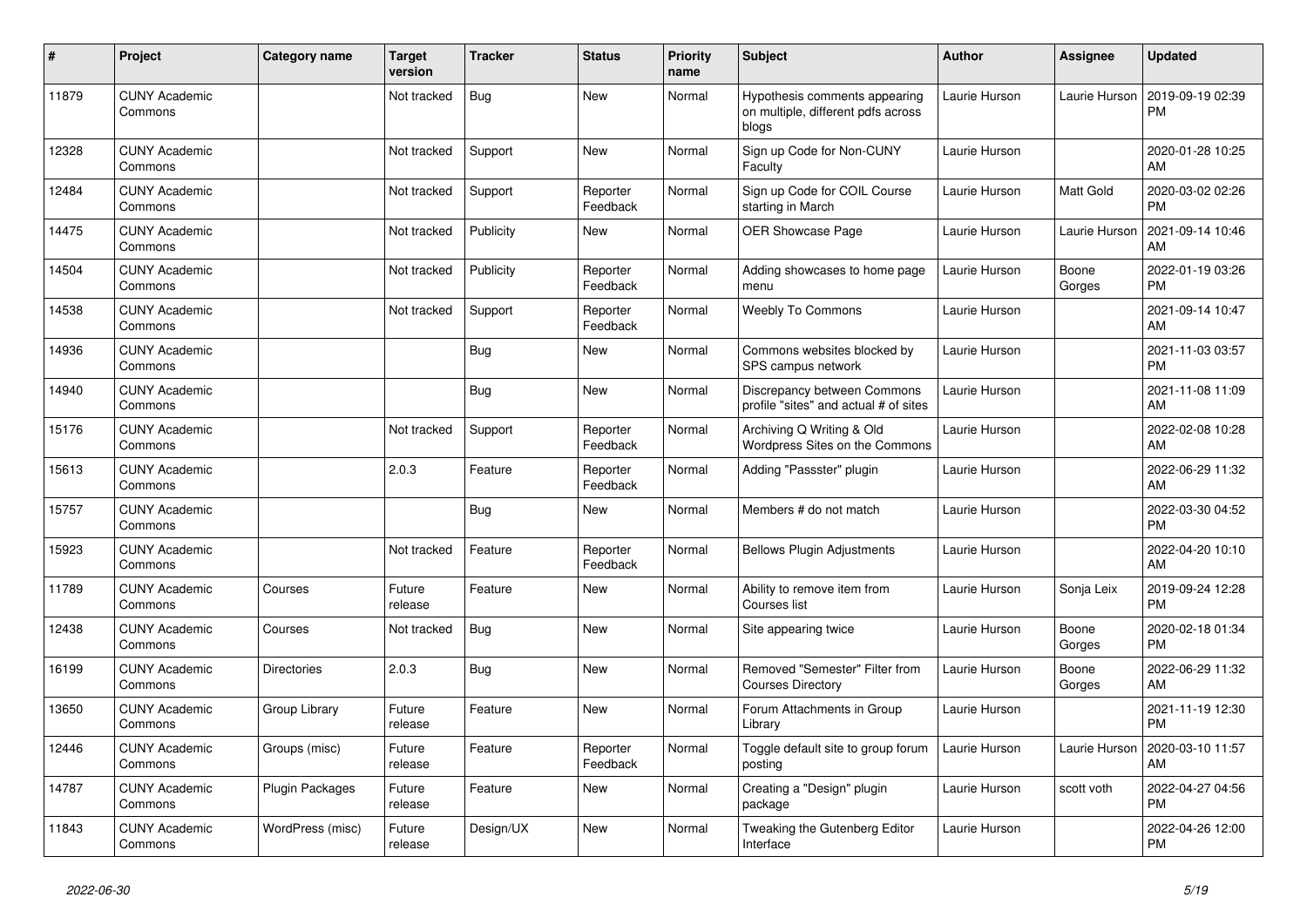| #     | Project                         | <b>Category name</b>      | Target<br>version | <b>Tracker</b> | <b>Status</b>        | Priority<br>name | <b>Subject</b>                                                                             | <b>Author</b>   | <b>Assignee</b>     | <b>Updated</b>                |
|-------|---------------------------------|---------------------------|-------------------|----------------|----------------------|------------------|--------------------------------------------------------------------------------------------|-----------------|---------------------|-------------------------------|
| 9289  | <b>CUNY Academic</b><br>Commons | <b>WordPress Plugins</b>  | Future<br>release | Bug            | Reporter<br>Feedback | Normal           | Email Users Plugin                                                                         | Laurie Hurson   | Boone<br>Gorges     | 2018-10-24 12:34<br><b>PM</b> |
| 11415 | <b>CUNY Academic</b><br>Commons | <b>WordPress Plugins</b>  | Not tracked       | <b>Bug</b>     | Reporter<br>Feedback | Normal           | <b>Blog Subscriptions in Jetpack</b>                                                       | Laurie Hurson   |                     | 2019-05-14 10:34<br>AM        |
| 12121 | <b>CUNY Academic</b><br>Commons | <b>WordPress Plugins</b>  | 2.0.3             | Feature        | Reporter<br>Feedback | Normal           | Embedding H5P Iframes on<br><b>Commons Site</b>                                            | Laurie Hurson   | Boone<br>Gorges     | 2022-06-29 11:32<br>AM        |
| 9060  | <b>CUNY Academic</b><br>Commons | Commons In A Box          | Not tracked       | <b>Bug</b>     | Hold                 | Normal           | Problems with CBox image library<br>/ upload                                               | Lisa Rhody      | Raymond<br>Hoh      | 2018-01-10 03:26<br><b>PM</b> |
| 2612  | <b>CUNY Academic</b><br>Commons |                           | Not tracked       | Publicity      | Assigned             | Normal           | Pinterest site for the Commons                                                             | local admin     | Sarah<br>Morgano    | 2016-03-04 11:19<br>AM        |
| 2175  | <b>CUNY Academic</b><br>Commons | WordPress (misc)          | Not tracked       | Support        | Assigned             | Normal           | Subscibe 2 vs. Jetpack<br>subscription options                                             | local admin     | Matt Gold           | 2016-01-26 04:58<br><b>PM</b> |
| 6078  | <b>CUNY Academic</b><br>Commons | <b>Blogs (BuddyPress)</b> | Future<br>release | Feature        | <b>New</b>           | Normal           | <b>Explore Adding Network Blog</b><br>Metadata Plugin                                      | Luke Waltzer    | Luke Waltzer        | 2016-10-11 10:29<br><b>PM</b> |
| 8835  | <b>CUNY Academic</b><br>Commons | Blogs (BuddyPress)        | Future<br>release | Feature        | New                  | Normal           | Extend cuny.is shortlinks to sites                                                         | Luke Waltzer    | Boone<br>Gorges     | 2022-04-26 11:59<br>AM        |
| 7624  | <b>CUNY Academic</b><br>Commons | BuddyPress (misc)         | Future<br>release | Design/UX      | <b>New</b>           | Normal           | <b>BP Notifications</b>                                                                    | Luke Waltzer    | Paige Dupont        | 2017-02-08 10:43<br><b>PM</b> |
| 5317  | <b>CUNY Academic</b><br>Commons | Group Blogs               | Not tracked       | <b>Bug</b>     | Reporter<br>Feedback | Normal           | Notifications of New Post Didn't<br>Come                                                   | Luke Waltzer    | Samantha<br>Raddatz | 2016-03-21 10:41<br><b>PM</b> |
| 5268  | <b>CUNY Academic</b><br>Commons | Group Forums              | Future<br>release | Bug            | Assigned             | Normal           | Long-time to post to multiple<br>groups                                                    | Luke Waltzer    | Daniel Jones        | 2016-09-07 06:31<br><b>PM</b> |
| 7928  | <b>CUNY Academic</b><br>Commons | Group Forums              | Not tracked       | Bug            | New                  | Normal           | Duplicate Forum post                                                                       | Luke Waltzer    | Raymond<br>Hoh      | 2017-04-11 09:27<br><b>PM</b> |
| 9895  | <b>CUNY Academic</b><br>Commons | Onboarding                | Future<br>release | Feature        | Assigned             | Normal           | Add "Accept Invitation"<br>link/button/function to Group<br>and/or Site invitation emails? | Luke Waltzer    | Boone<br>Gorges     | 2018-06-07 12:42<br><b>PM</b> |
| 5225  | <b>CUNY Academic</b><br>Commons | Registration              | Future<br>release | Feature        | Assigned             | Normal           | On-boarding Issues                                                                         | Luke Waltzer    | Samantha<br>Raddatz | 2016-02-12 02:58<br><b>PM</b> |
| 13430 | <b>CUNY Academic</b><br>Commons | Reply By Email            | Not tracked       | Bug            | New                  | Normal           | Delay in RBE                                                                               | Luke Waltzer    | Raymond<br>Hoh      | 2020-10-13 11:16<br><b>AM</b> |
| 7981  | <b>CUNY Academic</b><br>Commons | Social Paper              | Future<br>release | Bug            | <b>New</b>           | Normal           | Social Paper comments should<br>not go to spam                                             | Luke Waltzer    | Boone<br>Gorges     | 2018-04-16 03:52<br><b>PM</b> |
| 9211  | <b>CUNY Academic</b><br>Commons | <b>WordPress Plugins</b>  | Future<br>release | Support        | Reporter<br>Feedback | Normal           | Auto-Role Setting in Forum Plugin<br>Causing Some Confusion                                | Luke Waltzer    | Boone<br>Gorges     | 2018-03-13 11:44<br>AM        |
| 7828  | <b>CUNY Academic</b><br>Commons |                           | Not tracked       | Feature        | Assigned             | Normal           | Theme Assessment 2017                                                                      | Margaret Galvan | Margaret<br>Galvan  | 2017-05-02 10:41<br><b>PM</b> |
| 8078  | <b>CUNY Academic</b><br>Commons | <b>WordPress Plugins</b>  | Future<br>release | System Upgrade | Assigned             | Normal           | <b>CommentPress Updates</b>                                                                | Margaret Galvan | Christian<br>Wach   | 2017-05-08 03:49<br><b>PM</b> |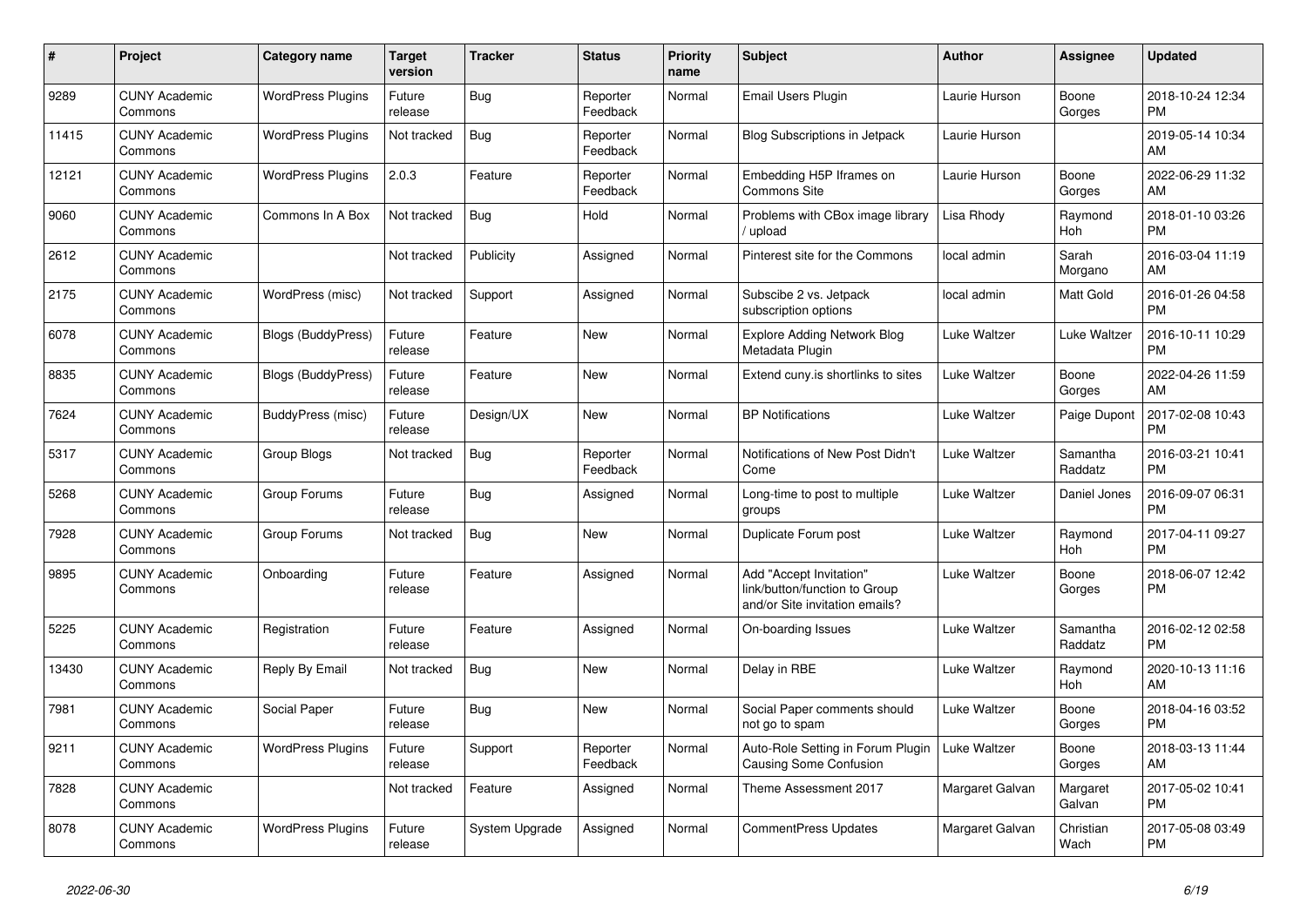| #     | Project                         | Category name           | <b>Target</b><br>version | <b>Tracker</b> | <b>Status</b>        | <b>Priority</b><br>name | <b>Subject</b>                                                    | Author          | Assignee           | <b>Updated</b>                |
|-------|---------------------------------|-------------------------|--------------------------|----------------|----------------------|-------------------------|-------------------------------------------------------------------|-----------------|--------------------|-------------------------------|
| 8211  | <b>CUNY Academic</b><br>Commons | <b>WordPress Themes</b> | Future<br>release        | Feature        | <b>New</b>           | Normal                  | Theme Suggestions: Material<br>Design-Inspired Themes             | Margaret Galvan | Margaret<br>Galvan | 2017-08-07 02:48<br><b>PM</b> |
| 8607  | <b>CUNY Academic</b><br>Commons |                         | Not tracked              | Support        | New                  | Normal                  | Paypal?                                                           | Marilyn Weber   | Matt Gold          | 2018-05-15 01:37<br><b>PM</b> |
| 9207  | <b>CUNY Academic</b><br>Commons |                         | Future<br>release        | Support        | Reporter<br>Feedback | Normal                  | display dashboards made in<br>Tableau?                            | Marilyn Weber   | Boone<br>Gorges    | 2018-04-10 10:42<br>AM        |
| 10657 | <b>CUNY Academic</b><br>Commons |                         | Not tracked              | Support        | Reporter<br>Feedback | Normal                  | child theme problems                                              | Marilyn Weber   |                    | 2018-11-08 01:19<br><b>PM</b> |
| 11149 | <b>CUNY Academic</b><br>Commons |                         | Not tracked              | Support        | Reporter<br>Feedback | Normal                  | comments getting blocked                                          | Marilyn Weber   | Raymond<br>Hoh     | 2019-03-26 11:40<br>AM        |
| 11509 | <b>CUNY Academic</b><br>Commons |                         | Not tracked              | Support        | Reporter<br>Feedback | Normal                  | deleted Page causing a Menu<br>problem?                           | Marilyn Weber   |                    | 2019-06-04 09:54<br>AM        |
| 11519 | <b>CUNY Academic</b><br>Commons |                         | Not tracked              | Support        | Assigned             | Normal                  | comment option not appearing                                      | Marilyn Weber   |                    | 2019-09-24 10:28<br>AM        |
| 11771 | <b>CUNY Academic</b><br>Commons |                         | Not tracked              | Support        | Reporter<br>Feedback | Normal                  | post displays in sections                                         | Marilyn Weber   |                    | 2019-08-20 10:34<br>AM        |
| 11787 | <b>CUNY Academic</b><br>Commons |                         | Not tracked              | Support        | Reporter<br>Feedback | Normal                  | automated comments notifications<br>on ZenDesk                    | Marilyn Weber   |                    | 2019-08-26 06:18<br><b>PM</b> |
| 11848 | <b>CUNY Academic</b><br>Commons |                         | Not tracked              | Support        | Hold                 | Normal                  | a Dean of Faculty wants to share<br>a large file                  | Marilyn Weber   |                    | 2019-09-24 08:44<br>AM        |
| 12352 | <b>CUNY Academic</b><br>Commons |                         | Not tracked              | Support        | <b>New</b>           | Normal                  | "posts list" page builder block<br>option                         | Marilyn Weber   |                    | 2020-02-03 01:29<br><b>PM</b> |
| 13034 | <b>CUNY Academic</b><br>Commons |                         | Not tracked              | Support        | Reporter<br>Feedback | Normal                  | a site is asking people to join the<br>Commons to get a download  | Marilyn Weber   |                    | 2020-07-12 07:23<br>AM        |
| 13255 | <b>CUNY Academic</b><br>Commons |                         | Not tracked              | Support        | Reporter<br>Feedback | Normal                  | Accessibility problems                                            | Marilyn Weber   |                    | 2020-09-01 05:48<br><b>PM</b> |
| 13286 | <b>CUNY Academic</b><br>Commons |                         | Not tracked              | Support        | <b>New</b>           | Normal                  | problem connecting with<br><b>WordPress app</b>                   | Marilyn Weber   | Raymond<br>Hoh     | 2020-09-08 11:16<br>AM        |
| 14398 | <b>CUNY Academic</b><br>Commons |                         | Not tracked              | Support        | Reporter<br>Feedback | Normal                  | Events plug-in notification problem                               | Marilyn Weber   |                    | 2021-05-11 11:21<br>AM        |
| 14784 | <b>CUNY Academic</b><br>Commons |                         |                          | Support        | Reporter<br>Feedback | Normal                  | User report of logo problem when<br>using Customizer theme        | Marilyn Weber   |                    | 2021-09-17 10:25<br>AM        |
| 14900 | <b>CUNY Academic</b><br>Commons |                         | Not tracked              | Support        | Reporter<br>Feedback | Normal                  | previous theme?                                                   | Marilyn Weber   |                    | 2021-10-25 10:31<br>AM        |
| 15045 | <b>CUNY Academic</b><br>Commons |                         |                          | Support        | New                  | Normal                  | no result for KCeL in the search<br>box on the commons            | Marilyn Weber   |                    | 2021-12-10 11:29<br>AM        |
| 15169 | <b>CUNY Academic</b><br>Commons |                         | 2.0.3                    | Support        | Reporter<br>Feedback | Normal                  | new Prelude website zipfiles for<br>custom theme and other files. | Marilyn Weber   |                    | 2022-06-29 11:32<br>AM        |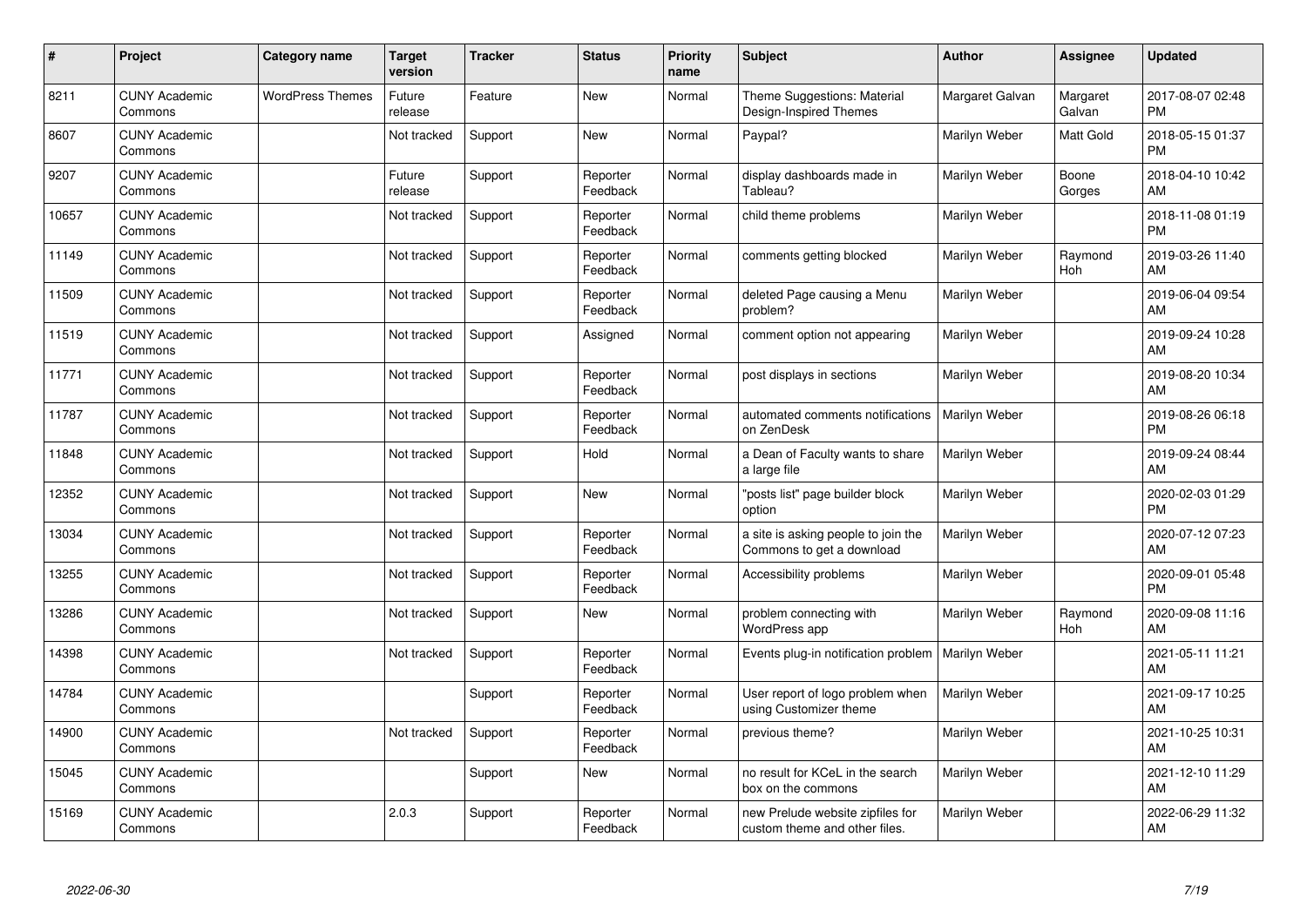| #     | Project                         | <b>Category name</b>       | <b>Target</b><br>version | <b>Tracker</b> | <b>Status</b>        | <b>Priority</b><br>name | <b>Subject</b>                                                     | <b>Author</b> | Assignee            | <b>Updated</b>                |
|-------|---------------------------------|----------------------------|--------------------------|----------------|----------------------|-------------------------|--------------------------------------------------------------------|---------------|---------------------|-------------------------------|
| 15260 | <b>CUNY Academic</b><br>Commons |                            |                          | Support        | Reporter<br>Feedback | Normal                  | Diacritical markings   European<br><b>Stages</b>                   | Marilyn Weber |                     | 2022-02-04 08:16<br>AM        |
| 15370 | <b>CUNY Academic</b><br>Commons |                            |                          | Support        | Reporter<br>Feedback | Normal                  | All-in-One Event Calendar?                                         | Marilyn Weber |                     | 2022-02-17 11:03<br>AM.       |
| 15565 | <b>CUNY Academic</b><br>Commons |                            |                          | Support        | New                  | Normal                  | Events - send updates to an email<br>listserv                      | Marilyn Weber |                     | 2022-03-10 01:06<br><b>PM</b> |
| 15655 | <b>CUNY Academic</b><br>Commons |                            | 2.0.3                    | Support        | Reporter<br>Feedback | Normal                  | Event Aggregator plugin?                                           | Marilyn Weber |                     | 2022-06-29 11:32<br>AM        |
| 15816 | <b>CUNY Academic</b><br>Commons |                            | Not tracked              | Support        | New                  | Normal                  | slow loading at SPS                                                | Marilyn Weber |                     | 2022-04-05 01:26<br><b>PM</b> |
| 16099 | <b>CUNY Academic</b><br>Commons |                            |                          | Support        | Reporter<br>Feedback | Normal                  | request for Newsletter Glue                                        | Marilyn Weber |                     | 2022-05-13 12:14<br><b>PM</b> |
| 16110 | <b>CUNY Academic</b><br>Commons |                            |                          | Support        | Reporter<br>Feedback | Normal                  | remove Creative Commons<br>license from pages?                     | Marilyn Weber | Raymond<br>Hoh      | 2022-05-17 06:11<br><b>PM</b> |
| 12350 | <b>CUNY Academic</b><br>Commons | <b>Blogs (BuddyPress)</b>  | Not tracked              | Support        | Reporter<br>Feedback | Normal                  | URL creation problem                                               | Marilyn Weber |                     | 2020-02-03 11:27<br>AM        |
| 5992  | <b>CUNY Academic</b><br>Commons | <b>Email Notifications</b> | Future<br>release        | Feature        | New                  | Normal                  | Changing the From line of<br>autogenerated blog emails             | Marilyn Weber |                     | 2018-09-27 05:19<br><b>PM</b> |
| 9835  | <b>CUNY Academic</b><br>Commons | Group Forums               | Future<br>release        | Bug            | Assigned             | Normal                  | add a "like" function?                                             | Marilyn Weber | <b>Erik Trainer</b> | 2018-06-05 01:49<br><b>PM</b> |
| 13328 | <b>CUNY Academic</b><br>Commons | Group Forums               | Not tracked              | Bug            | Reporter<br>Feedback | Normal                  | cross-posting in two related<br>groups                             | Marilyn Weber | Raymond<br>Hoh      | 2020-09-15 10:39<br><b>PM</b> |
| 12382 | <b>CUNY Academic</b><br>Commons | Membership                 | Not tracked              | Support        | New                  | Normal                  | Email request change                                               | Marilyn Weber | Marilyn<br>Weber    | 2020-02-06 12:56<br><b>PM</b> |
| 10273 | <b>CUNY Academic</b><br>Commons | Registration               | Not tracked              | Support        | Reporter<br>Feedback | Normal                  | users combining CF and campus<br>address                           | Marilyn Weber |                     | 2019-09-18 10:58<br><b>AM</b> |
| 5199  | <b>CUNY Academic</b><br>Commons | Social Paper               | Future<br>release        | Feature        | <b>New</b>           | Normal                  | add tables to the SP editor                                        | Marilyn Weber |                     | 2016-10-24 11:27<br>AM.       |
| 5205  | <b>CUNY Academic</b><br>Commons | Social Paper               | Future<br>release        | Feature        | New                  | Normal                  | Social Paper folders                                               | Marilyn Weber |                     | 2016-02-11 10:24<br><b>PM</b> |
| 5282  | <b>CUNY Academic</b><br>Commons | Social Paper               | Future<br>release        | Bug            | New                  | Normal                  | Replying via email directs to paper<br>but not individual comment. | Marilyn Weber | Raymond<br>Hoh      | 2016-03-02 01:48<br><b>PM</b> |
| 5397  | <b>CUNY Academic</b><br>Commons | Social Paper               | Future<br>release        | Feature        | <b>New</b>           | Normal                  | frustrating to have to<br>enable/disable in SP                     | Marilyn Weber | Samantha<br>Raddatz | 2016-04-20 03:39<br><b>PM</b> |
| 13975 | <b>CUNY Academic</b><br>Commons | Social Paper               | Not tracked              | Support        | Reporter<br>Feedback | Normal                  | can't approve comments on Social<br>Paper paper                    | Marilyn Weber |                     | 2021-02-12 09:33<br>AM        |
| 14074 | <b>CUNY Academic</b><br>Commons | WordPress (misc)           | Not tracked              | Support        | Reporter<br>Feedback | Normal                  | page password protection problem                                   | Marilyn Weber |                     | 2021-03-02 11:03<br>AM        |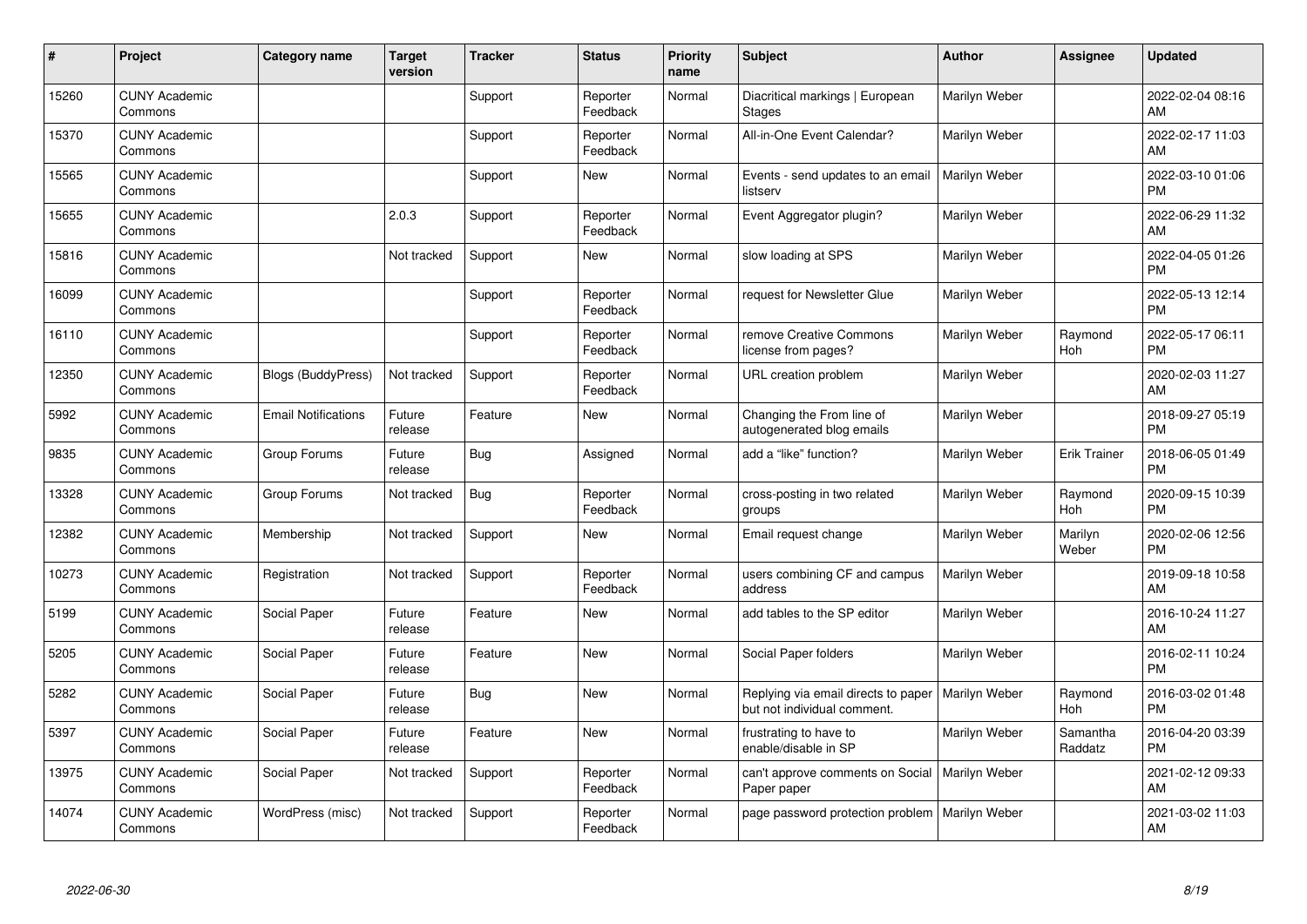| #     | Project                         | <b>Category name</b>     | <b>Target</b><br>version | <b>Tracker</b> | <b>Status</b>        | <b>Priority</b><br>name | <b>Subject</b>                                                                                | <b>Author</b>      | <b>Assignee</b>       | <b>Updated</b>                |
|-------|---------------------------------|--------------------------|--------------------------|----------------|----------------------|-------------------------|-----------------------------------------------------------------------------------------------|--------------------|-----------------------|-------------------------------|
| 12741 | <b>CUNY Academic</b><br>Commons | <b>WordPress Plugins</b> | Not tracked              | Support        | Reporter<br>Feedback | Normal                  | Tableau Public Viz Block                                                                      | Marilyn Weber      | Raymond<br><b>Hoh</b> | 2020-05-12 11:00<br>AM        |
| 12360 | <b>CUNY Academic</b><br>Commons | <b>WordPress Themes</b>  | Not tracked              | Bug            | Reporter<br>Feedback | Normal                  | site just says "DANTE We are<br>currently in maintenance mode,<br>please check back shortly." | Marilyn Weber      |                       | 2020-02-04 12:13<br><b>PM</b> |
| 14911 | <b>CUNY Academic</b><br>Commons | <b>WordPress Themes</b>  | Not tracked              | Support        | New                  | Normal                  | Twentytwentyone theme                                                                         | Marilyn Weber      |                       | 2021-10-28 10:37<br>AM        |
| 2571  | <b>NYCDH Community</b><br>Site  |                          |                          | Feature        | Assigned             | Normal                  | Add Google custom search box to<br>homepage                                                   | <b>Mark Newton</b> | Raymond<br>Hoh        | 2013-05-18 07:49<br><b>PM</b> |
| 2573  | <b>NYCDH Community</b><br>Site  |                          |                          | Feature        | Reporter<br>Feedback | Normal                  | Add dh nyc twitter list feed to site                                                          | <b>Mark Newton</b> | Matt Gold             | 2013-05-16 11:42<br><b>PM</b> |
| 2574  | <b>NYCDH Community</b><br>Site  |                          |                          | Feature        | Assigned             | Normal                  | Add Way to Upload Files to<br>Groups                                                          | <b>Mark Newton</b> | Raymond<br>Hoh        | 2013-05-18 07:46<br><b>PM</b> |
| 10262 | <b>CUNY Academic</b><br>Commons |                          | Not tracked              | <b>Bug</b>     | Reporter<br>Feedback | Normal                  | Newsletter Plugin: Broken Image<br>at Bottom of All Newsletters                               | Mark Webb          | Raymond<br>Hoh        | 2018-08-30 05:17<br><b>PM</b> |
| 11120 | <b>CUNY Academic</b><br>Commons | <b>WordPress Plugins</b> | Not tracked              | Bug            | Reporter<br>Feedback | Normal                  | Events Manager Events Not<br>Showing Up                                                       | Mark Webb          |                       | 2019-02-27 04:10<br><b>PM</b> |
| 10769 | <b>CUNY Academic</b><br>Commons | <b>WordPress Themes</b>  | Not tracked              | Bug            | Reporter<br>Feedback | Normal                  | 2011 Theme Sidebar                                                                            | Mark Webb          |                       | 2018-12-04 04:09<br><b>PM</b> |
| 4235  | <b>CUNY Academic</b><br>Commons |                          | Not tracked              | Design/UX      | Assigned             | Normal                  | Explore user experience around<br>comments on forum topics vs docs                            | <b>Matt Gold</b>   | Samantha<br>Raddatz   | 2015-07-21 10:23<br>AM        |
| 8837  | <b>CUNY Academic</b><br>Commons |                          | Not tracked              | Feature        | Assigned             | Normal                  | Create a form to request info from<br>people requesting premium<br>themes and plugins         | <b>Matt Gold</b>   | Marilyn<br>Weber      | 2017-11-14 03:35<br><b>PM</b> |
| 13949 | <b>CUNY Academic</b><br>Commons |                          | Not tracked              | <b>Bug</b>     | New                  | Normal                  | Continued debugging of runaway<br>MySQL connections                                           | <b>Matt Gold</b>   | Boone<br>Gorges       | 2021-09-14 10:42<br>AM        |
| 16307 | <b>CUNY Academic</b><br>Commons |                          |                          | <b>Bug</b>     | New                  | Normal                  | Add brief messaging to<br>accept/decline group membership<br>requests                         | <b>Matt Gold</b>   | Boone<br>Gorges       | 2022-06-27 06:13<br><b>PM</b> |
| 8992  | <b>NYCDH Community</b><br>Site  |                          |                          | <b>Bug</b>     | Assigned             | Normal                  | Multiple RBE error reports                                                                    | Matt Gold          | Raymond<br>Hoh        | 2017-12-11 05:43<br><b>PM</b> |
| 8900  | <b>CUNY Academic</b><br>Commons | Accessibility            | Future<br>release        | Feature        | Assigned             | Normal                  | Look into tools to enforce<br>accessibility in WP environment                                 | <b>Matt Gold</b>   | Boone<br>Gorges       | 2022-04-26 11:59<br>AM        |
| 8901  | <b>CUNY Academic</b><br>Commons | Accessibility            | Future<br>release        | Feature        | Assigned             | Normal                  | Theme analysis for accessibility                                                              | <b>Matt Gold</b>   | Boone<br>Gorges       | 2022-04-26 11:59<br>AM        |
| 4070  | <b>CUNY Academic</b><br>Commons | Analytics                | Not tracked              | Support        | Assigned             | Normal                  | Request for JITP site analytics                                                               | <b>Matt Gold</b>   | Seth Persons          | 2016-02-23 03:09<br><b>PM</b> |
| 5581  | <b>CUNY Academic</b><br>Commons | Analytics                | Future<br>release        | Feature        | Assigned             | Normal                  | <b>Explore alternatives to Google</b><br>Analytics                                            | <b>Matt Gold</b>   | Valerie<br>Townsend   | 2020-04-17 03:12<br><b>PM</b> |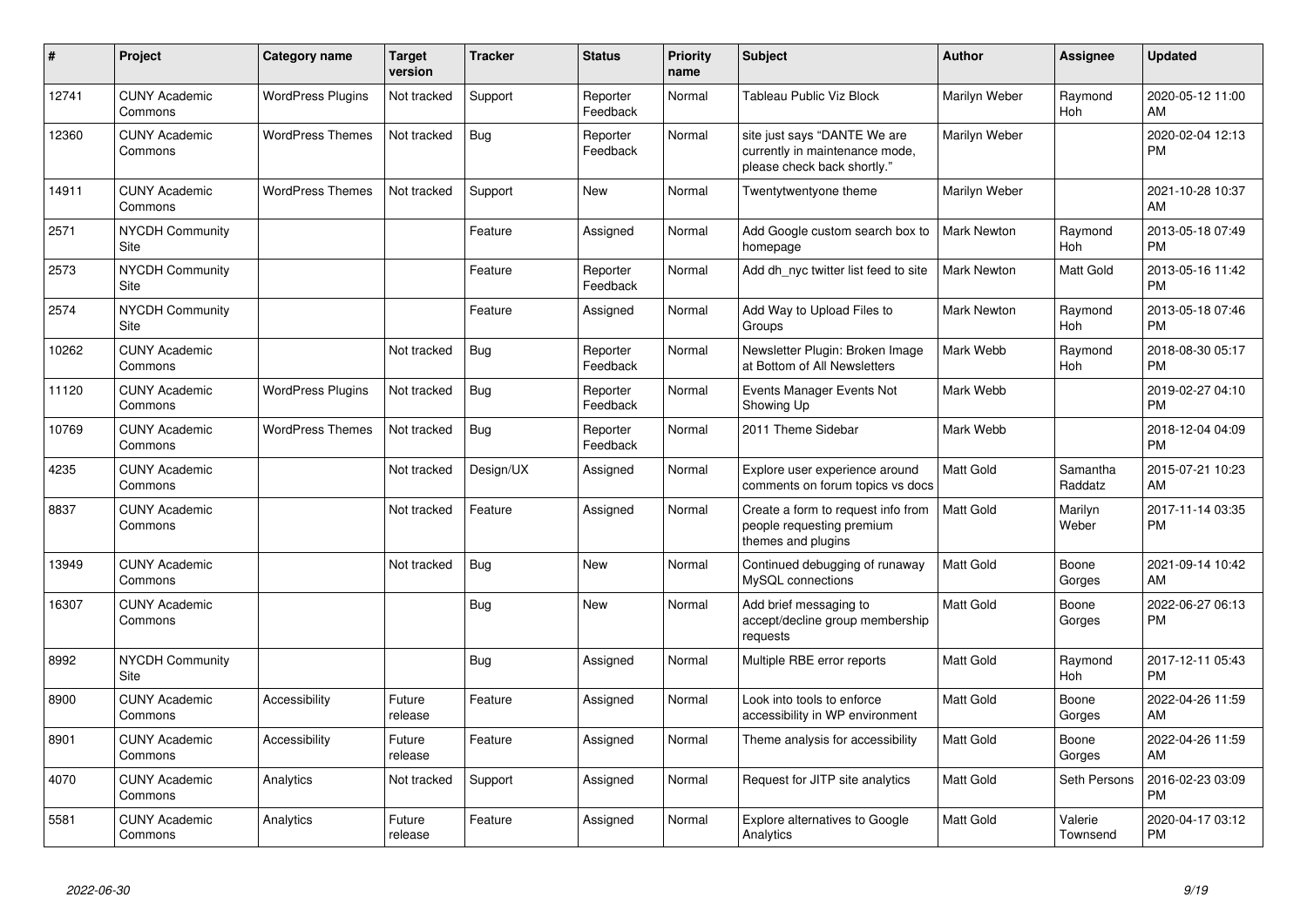| #     | <b>Project</b>                  | Category name              | Target<br>version | <b>Tracker</b> | <b>Status</b>        | <b>Priority</b><br>name | <b>Subject</b>                                                       | <b>Author</b>    | Assignee             | <b>Updated</b>                |
|-------|---------------------------------|----------------------------|-------------------|----------------|----------------------|-------------------------|----------------------------------------------------------------------|------------------|----------------------|-------------------------------|
| 8836  | <b>CUNY Academic</b><br>Commons | Blogs (BuddyPress)         | Future<br>release | Feature        | Assigned             | Normal                  | Redesign site launch process                                         | Matt Gold        | Boone<br>Gorges      | 2019-10-03 02:49<br><b>PM</b> |
| 377   | <b>CUNY Academic</b><br>Commons | BuddyPress (misc)          | Future<br>release | Feature        | Assigned             | Normal                  | Like buttons                                                         | Matt Gold        | Boone<br>Gorges      | 2010-11-16 05:13<br>PM.       |
| 435   | <b>CUNY Academic</b><br>Commons | BuddyPress (misc)          | Future<br>release | Feature        | Assigned             | Normal                  | Include Avatar Images in Forum<br><b>Post Notification Emails</b>    | Matt Gold        | Boone<br>Gorges      | 2010-12-08 12:40<br><b>PM</b> |
| 500   | <b>CUNY Academic</b><br>Commons | BuddyPress (misc)          | Future<br>release | Feature        | Assigned             | Normal                  | <b>Export Group Data</b>                                             | Matt Gold        | Boone<br>Gorges      | 2010-12-19 12:09<br><b>PM</b> |
| 554   | <b>CUNY Academic</b><br>Commons | BuddyPress (misc)          | Future<br>release | Feature        | Assigned             | Normal                  | Add Trackback notifications to<br>site-wide activity feed            | Matt Gold        | Boone<br>Gorges      | 2015-11-09 06:19<br>PM.       |
| 599   | <b>CUNY Academic</b><br>Commons | BuddyPress (misc)          | Future<br>release | Feature        | Assigned             | Normal                  | Consider adding rating plugins for<br><b>BuddyPress/BBPress</b>      | Matt Gold        | Boone<br>Gorges      | 2011-08-22 06:50<br><b>PM</b> |
| 635   | <b>CUNY Academic</b><br>Commons | BuddyPress (misc)          | Future<br>release | Feature        | Assigned             | Normal                  | Big Blue Button -<br>Videoconferencing in Groups and<br><b>Blogs</b> | Matt Gold        | Boone<br>Gorges      | 2011-03-14 03:24<br><b>PM</b> |
| 2523  | <b>CUNY Academic</b><br>Commons | <b>BuddyPress Docs</b>     | Future<br>release | Feature        | Assigned             | Normal                  | Allow Users to Upload Images to<br><b>BP</b> Docs                    | Matt Gold        | Boone<br>Gorges      | 2015-11-09 06:14<br><b>PM</b> |
| 4027  | <b>CUNY Academic</b><br>Commons | Commons In A Box           | Not tracked       | Design/UX      | Assigned             | Normal                  | Usability review of CBOX update<br>procedures                        | <b>Matt Gold</b> | Samantha<br>Raddatz  | 2015-05-11 06:36<br><b>PM</b> |
| 8902  | <b>CUNY Academic</b><br>Commons | Design                     | Not tracked       | Feature        | Assigned             | Normal                  | Report back on research on<br><b>BuddyPress themes</b>               | Matt Gold        | <b>Michael Smith</b> | 2017-11-10 12:31<br><b>PM</b> |
| 3524  | <b>CUNY Academic</b><br>Commons | Documentation              | Not tracked       | Documentation  | Assigned             | Normal                  | Post describing all you can do<br>when starting up a new blog/group  | Matt Gold        | scott voth           | 2014-10-04 12:56<br><b>PM</b> |
| 9979  | <b>CUNY Academic</b><br>Commons | <b>Email Notifications</b> | Not tracked       | Bug            | Reporter<br>Feedback | Normal                  | Reports of slow email activation<br>emails                           | Matt Gold        | Boone<br>Gorges      | 2018-08-29 09:40<br><b>PM</b> |
| 15604 | <b>CUNY Academic</b><br>Commons | <b>Email Notifications</b> | Future<br>release | Feature        | Assigned             | Normal                  | <b>Restructure Commons Group</b><br>Digest Email Messages            | <b>Matt Gold</b> | Boone<br>Gorges      | 2022-05-26 10:45<br>AM        |
| 4053  | <b>CUNY Academic</b><br>Commons | Events                     | Future<br>release | Feature        | Assigned             | Normal                  | Create new tab for past events                                       | Matt Gold        | Boone<br>Gorges      | 2015-05-12 02:10<br><b>PM</b> |
| 4238  | <b>CUNY Academic</b><br>Commons | Events                     | Future<br>release | Feature        | Assigned             | Normal                  | Copy Events to Other Groups?                                         | Matt Gold        | Boone<br>Gorges      | 2015-07-02 10:08<br>AM.       |
| 4903  | <b>CUNY Academic</b><br>Commons | Events                     | Future<br>release | Design/UX      | Assigned             | Normal                  | Improving visual appearance of<br>event calendars                    | Matt Gold        | Boone<br>Gorges      | 2016-10-13 11:51<br>AM        |
| 5696  | <b>CUNY Academic</b><br>Commons | Events                     | Future<br>release | Feature        | Assigned             | Normal                  | Events Calendar - display options<br>calendar aggregation            | Matt Gold        | Boone<br>Gorges      | 2016-10-13 11:44<br>AM        |
| 653   | <b>CUNY Academic</b><br>Commons | Group Blogs                | Future<br>release | Feature        | Assigned             | Normal                  | Redesign Integration of Groups<br>and Blogs                          | Matt Gold        | Samantha<br>Raddatz  | 2015-11-09 05:40<br><b>PM</b> |
| 8756  | <b>CUNY Academic</b><br>Commons | Group Blogs                | Future<br>release | Feature        | Hold                 | Normal                  | Connect multiple blogs to one<br>group?                              | Matt Gold        | Boone<br>Gorges      | 2017-09-30 10:42<br>AM        |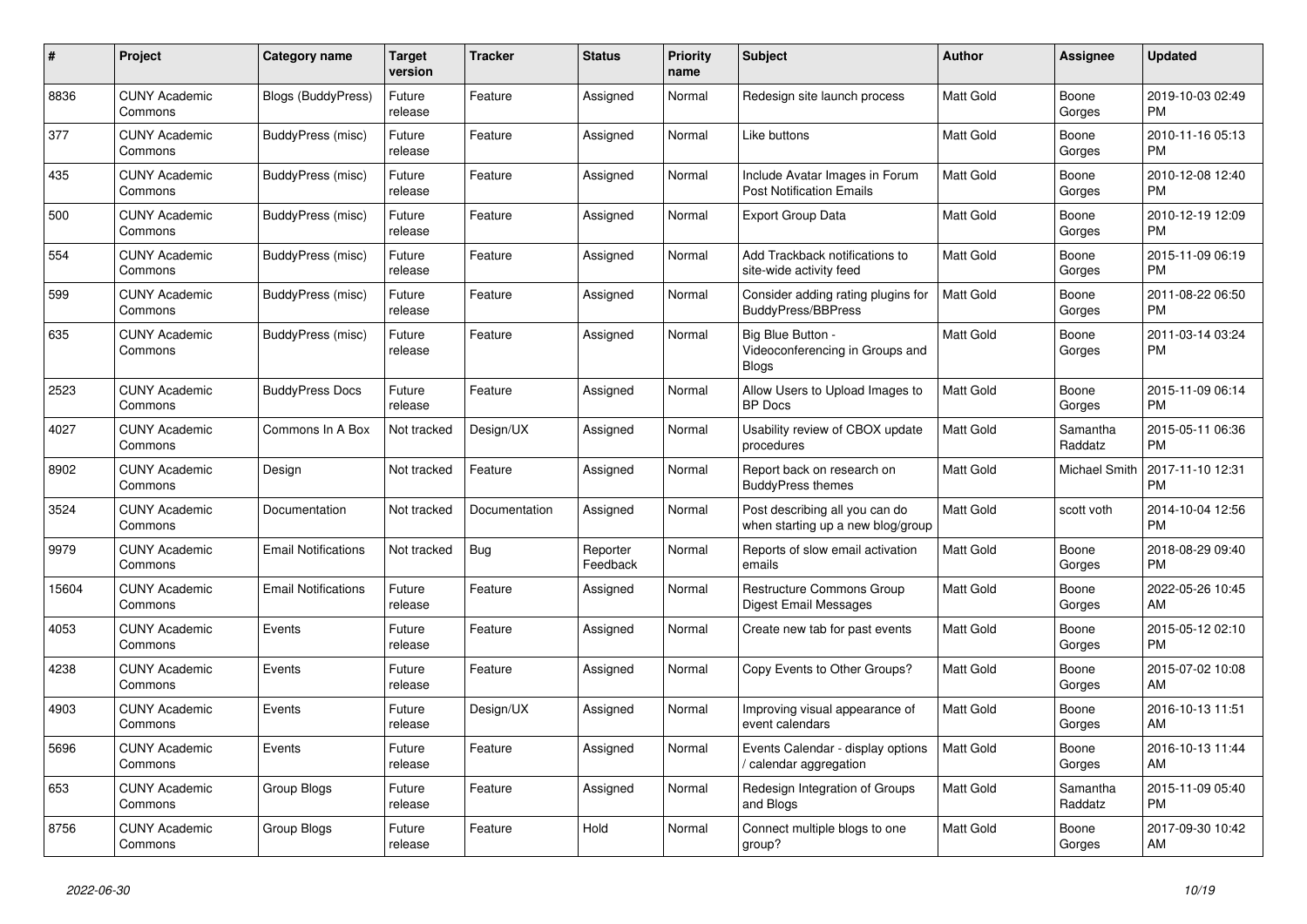| #     | Project                         | <b>Category name</b>    | <b>Target</b><br>version | <b>Tracker</b> | <b>Status</b>        | <b>Priority</b><br>name | <b>Subject</b>                                                        | <b>Author</b>    | <b>Assignee</b>     | <b>Updated</b>                |
|-------|---------------------------------|-------------------------|--------------------------|----------------|----------------------|-------------------------|-----------------------------------------------------------------------|------------------|---------------------|-------------------------------|
| 10659 | <b>CUNY Academic</b><br>Commons | Group Forums            | Future<br>release        | Feature        | Assigned             | Normal                  | Post to multiple groups via email                                     | <b>Matt Gold</b> | Raymond<br>Hoh      | 2018-11-15 12:54<br>AM        |
| 3308  | <b>CUNY Academic</b><br>Commons | Group Invitations       | Future<br>release        | Feature        | Assigned             | Normal                  | Allow members to rescind group<br>invitations                         | <b>Matt Gold</b> | Boone<br>Gorges     | 2015-04-01 08:53<br><b>PM</b> |
| 3419  | <b>CUNY Academic</b><br>Commons | Group Invitations       | 1.6.14                   | Bug            | Testing<br>Required  | Normal                  | Neatening the display of<br>messages on group requests                | Matt Gold        | Boone<br>Gorges     | 2014-09-01 09:29<br><b>PM</b> |
| 1544  | <b>CUNY Academic</b><br>Commons | Groups (misc)           | Future<br>release        | Feature        | Reporter<br>Feedback | Normal                  | Group Filtering and Sorting                                           | <b>Matt Gold</b> | <b>Chris Stein</b>  | 2019-03-01 02:25<br><b>PM</b> |
| 7115  | <b>CUNY Academic</b><br>Commons | Groups (misc)           | Future<br>release        | Feature        | Reporter<br>Feedback | Normal                  | make licensing info clear during<br>group creation                    | Matt Gold        | Raymond<br>Hoh      | 2020-12-08 11:32<br>AM        |
| 9015  | <b>CUNY Academic</b><br>Commons | Groups (misc)           | Not tracked              | Outreach       | Assigned             | Normal                  | Email group admins the email<br>addresses of their groups             | <b>Matt Gold</b> | Matt Gold           | 2018-01-02 09:54<br>AM        |
| 4980  | <b>CUNY Academic</b><br>Commons | Home Page               | Future<br>release        | Feature        | Assigned             | Normal                  | <b>CAC Featured Content -- Adding</b><br>Randomization                | <b>Matt Gold</b> | Boone<br>Gorges     | 2016-12-12 03:01<br><b>PM</b> |
| 6995  | <b>CUNY Academic</b><br>Commons | Home Page               | Not tracked              | <b>Bug</b>     | Assigned             | Normal                  | member filter on homepage not<br>working                              | <b>Matt Gold</b> | Raymond<br>Hoh      | 2016-12-11 09:46<br><b>PM</b> |
| 3517  | <b>CUNY Academic</b><br>Commons | My Commons              | Future<br>release        | Feature        | Assigned             | Normal                  | Mute/Unmute My Commons<br>updates                                     | Matt Gold        | Raymond<br>Hoh      | 2015-11-09 01:19<br><b>PM</b> |
| 3536  | <b>CUNY Academic</b><br>Commons | My Commons              | Future<br>release        | Feature        | Assigned             | Normal                  | Infinite Scroll on My Commons<br>page                                 | <b>Matt Gold</b> | Raymond<br>Hoh      | 2015-04-13 04:42<br><b>PM</b> |
| 3577  | <b>CUNY Academic</b><br>Commons | My Commons              | Future<br>release        | Design/UX      | Assigned             | Normal                  | Replies to items in My Commons                                        | <b>Matt Gold</b> | Raymond<br>Hoh      | 2015-04-09 05:19<br><b>PM</b> |
| 9028  | <b>CUNY Academic</b><br>Commons | Onboarding              | Future<br>release        | Feature        | Assigned             | Normal                  | suggest groups to new members<br>during the registration process      | Matt Gold        | Chris Stein         | 2018-10-24 12:34<br><b>PM</b> |
| 5955  | <b>CUNY Academic</b><br>Commons | Outreach                | Future<br>release        | Feature        | Assigned             | Normal                  | Create auto-newsletter for<br>commons members                         | <b>Matt Gold</b> | Luke Waltzer        | 2016-08-30 10:34<br>AM        |
| 3042  | <b>CUNY Academic</b><br>Commons | <b>Public Portfolio</b> | Future<br>release        | Feature        | Assigned             | Normal                  | Browsing member interests                                             | Matt Gold        | Boone<br>Gorges     | 2015-03-21 09:04<br><b>PM</b> |
| 3220  | <b>CUNY Academic</b><br>Commons | <b>Public Portfolio</b> | Future<br>release        | Feature        | Assigned             | Normal                  | Add indent/outdent option to<br>Formatting Buttons on Profile<br>Page | <b>Matt Gold</b> | Boone<br>Gorges     | 2014-05-21 10:39<br><b>PM</b> |
| 3768  | <b>CUNY Academic</b><br>Commons | <b>Public Portfolio</b> | Future<br>release        | Feature        | Assigned             | Normal                  | Institutions/Past positions on<br>public portfolios                   | <b>Matt Gold</b> | Boone<br>Gorges     | 2018-04-23 10:44<br>AM        |
| 3770  | <b>CUNY Academic</b><br>Commons | <b>Public Portfolio</b> | Future<br>release        | Feature        | Assigned             | Normal                  | Improve Layout/Formatting of<br>Positions Area on Public Portfolios   | <b>Matt Gold</b> | Chris Stein         | 2015-04-01 09:17<br><b>PM</b> |
| 4404  | <b>CUNY Academic</b><br>Commons | <b>Public Portfolio</b> | Future<br>release        | Design/UX      | Assigned             | Normal                  | Change color of permissions info<br>on portfolio editing interface    | <b>Matt Gold</b> | Samantha<br>Raddatz | 2015-08-11 05:28<br><b>PM</b> |
| 6014  | <b>CUNY Academic</b><br>Commons | Publicity               | Future<br>release        | Publicity      | Reporter<br>Feedback | Normal                  | Google search listing                                                 | Matt Gold        | Boone<br>Gorges     | 2016-09-21 03:48<br><b>PM</b> |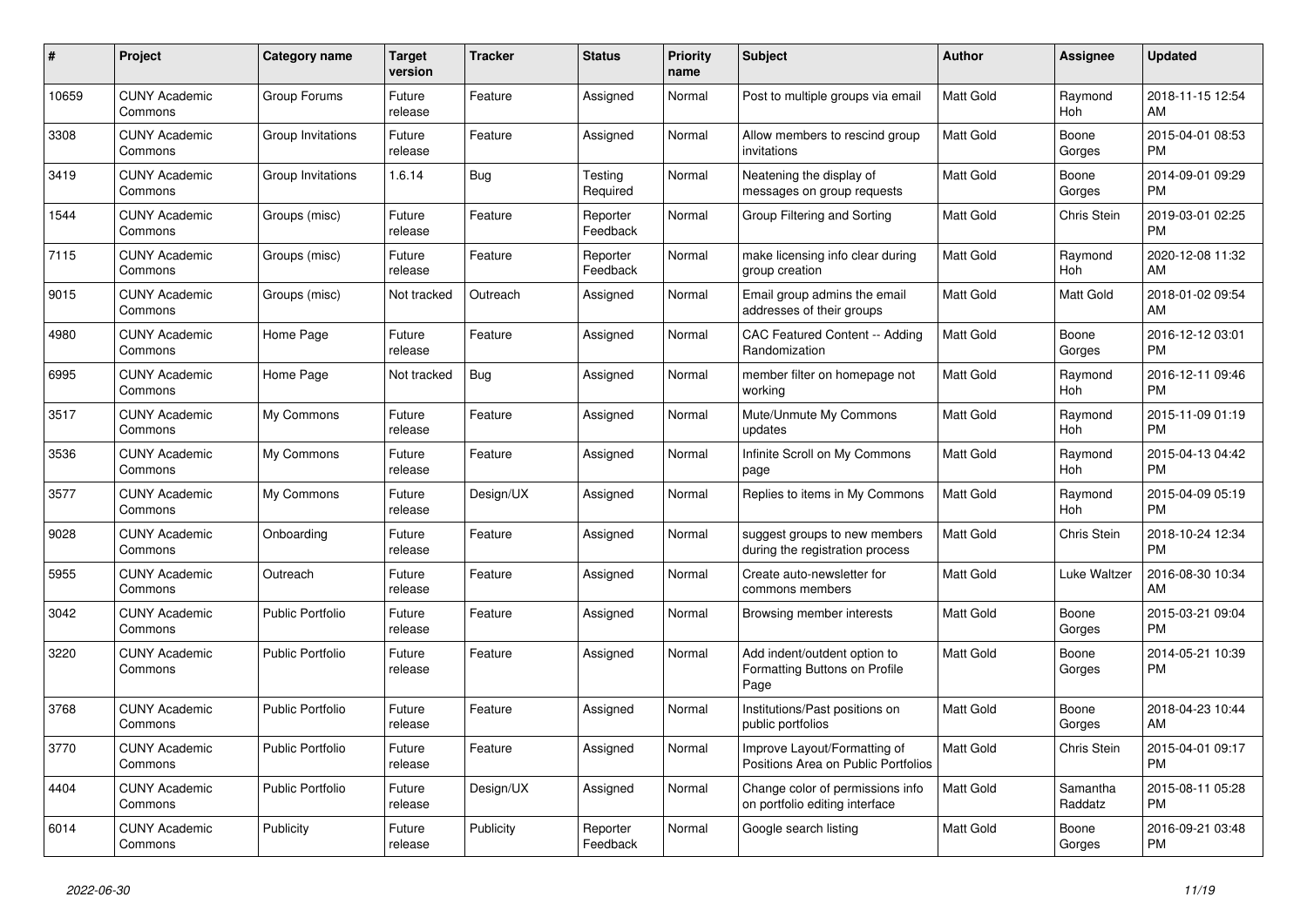| $\#$ | Project                         | Category name           | <b>Target</b><br>version | <b>Tracker</b> | <b>Status</b> | <b>Priority</b><br>name | <b>Subject</b>                                                                     | <b>Author</b>    | Assignee              | <b>Updated</b>                |
|------|---------------------------------|-------------------------|--------------------------|----------------|---------------|-------------------------|------------------------------------------------------------------------------------|------------------|-----------------------|-------------------------------|
| 6115 | <b>CUNY Academic</b><br>Commons | Publicity               | Not tracked              | Feature        | Assigned      | Normal                  | create digital signage for GC                                                      | <b>Matt Gold</b> | scott voth            | 2016-10-11 10:09<br><b>PM</b> |
| 3369 | <b>CUNY Academic</b><br>Commons | Reply By Email          | Not tracked              | Outreach       | Hold          | Normal                  | Release reply by email to WP<br>plugin directory                                   | <b>Matt Gold</b> | Raymond<br>Hoh        | 2016-03-01 12:46<br><b>PM</b> |
| 6671 | <b>CUNY Academic</b><br>Commons | Reply By Email          | Not tracked              | Bug            | Assigned      | Normal                  | 'Post too often" RBE error<br>message                                              | Matt Gold        | Raymond<br><b>Hoh</b> | 2016-11-11 09:55<br>AM        |
| 8976 | <b>CUNY Academic</b><br>Commons | Reply By Email          | Not tracked              | Feature        | Assigned      | Normal                  | Package RBE new topics posting?   Matt Gold                                        |                  | Raymond<br>Hoh        | 2017-12-04 02:34<br><b>PM</b> |
| 8991 | <b>CUNY Academic</b><br>Commons | Reply By Email          | Not tracked              | <b>Bug</b>     | Hold          | Normal                  | RBE duplicate email message<br>issue                                               | Matt Gold        | Raymond<br>Hoh        | 2018-02-18 08:53<br><b>PM</b> |
| 3662 | <b>CUNY Academic</b><br>Commons | <b>SEO</b>              | Future<br>release        | Feature        | Assigned      | Normal                  | Duplicate Content/SEO/Google<br>issues                                             | <b>Matt Gold</b> | Raymond<br>Hoh        | 2015-04-13 04:37<br><b>PM</b> |
| 8898 | <b>CUNY Academic</b><br>Commons | Social Paper            | Not tracked              | Feature        | Assigned      | Normal                  | Usage data on docs and social<br>paper                                             | <b>Matt Gold</b> | Matt Gold             | 2017-11-16 11:32<br>AM        |
| 6426 | <b>CUNY Academic</b><br>Commons | Spam/Spam<br>Prevention | Future<br>release        | Feature        | Assigned      | Normal                  | Force captcha on all comments?                                                     | <b>Matt Gold</b> | <b>Tahir Butt</b>     | 2016-10-24 02:06<br><b>PM</b> |
| 8666 | <b>CUNY Academic</b><br>Commons | Teaching                | Not tracked              | Documentation  | Assigned      | Normal                  | Create Teaching on the Commons<br>Resource Page                                    | Matt Gold        | Laurie Hurson         | 2019-09-23 03:16<br>PM        |
| 3090 | <b>CUNY Academic</b><br>Commons | Twitter page            | Future<br>release        | Feature        | Assigned      | Normal                  | Prevent Retweets from showing<br>up on Commons twitter page                        | Matt Gold        | <b>Tahir Butt</b>     | 2016-10-24 11:31<br>AM        |
| 4661 | <b>CUNY Academic</b><br>Commons | User Experience         | Future<br>release        | Bug            | Assigned      | Normal                  | Simplify Events text                                                               | Matt Gold        | Samantha<br>Raddatz   | 2015-10-02 09:06<br>PM        |
| 5316 | <b>CUNY Academic</b><br>Commons | User Experience         | Future<br>release        | Feature        | Assigned      | Normal                  | Prompt user email address<br>updates                                               | Matt Gold        | Stephen Real          | 2016-12-21 03:30<br>PM        |
| 6298 | <b>CUNY Academic</b><br>Commons | <b>User Experience</b>  | Not tracked              | Design/UX      | Assigned      | Normal                  | Examine data from survey                                                           | <b>Matt Gold</b> | Margaret<br>Galvan    | 2016-10-14 12:16<br><b>PM</b> |
| 9941 | <b>CUNY Academic</b><br>Commons | Wiki                    | Not tracked              | Support        | Assigned      | Normal                  | Wiki functionality                                                                 | Matt Gold        | Boone<br>Gorges       | 2018-06-26 10:57<br>AM        |
| 287  | <b>CUNY Academic</b><br>Commons | WordPress (misc)        | Future<br>release        | Feature        | Assigned      | Normal                  | Create troubleshooting tool for<br>account sign-up                                 | Matt Gold        | Boone<br>Gorges       | 2015-11-09 06:17<br><b>PM</b> |
| 365  | <b>CUNY Academic</b><br>Commons | WordPress (misc)        | Future<br>release        | Feature        | Assigned      | Normal                  | <b>Create Mouseover Tooltips</b><br>throughout Site                                | Matt Gold        | Chris Stein           | 2015-11-09 06:18<br><b>PM</b> |
| 636  | <b>CUNY Academic</b><br>Commons | WordPress (misc)        | Not tracked              | Support        | Assigned      | Normal                  | Create Lynda.com-like Table of<br>Contents for Prospective Tutorial<br>Screencasts | Matt Gold        | scott voth            | 2016-02-23 03:12<br><b>PM</b> |
| 1105 | <b>CUNY Academic</b><br>Commons | WordPress (misc)        | Future<br>release        | Feature        | Assigned      | Normal                  | Rephrase Blog Privacy Options                                                      | <b>Matt Gold</b> | Samantha<br>Raddatz   | 2015-11-09 06:19<br><b>PM</b> |
| 3657 | <b>CUNY Academic</b><br>Commons | WordPress (misc)        | Not tracked              | Feature        | <b>New</b>    | Normal                  | Create alert for GC email<br>addresses                                             | <b>Matt Gold</b> | <b>Matt Gold</b>      | 2016-04-14 11:29<br><b>PM</b> |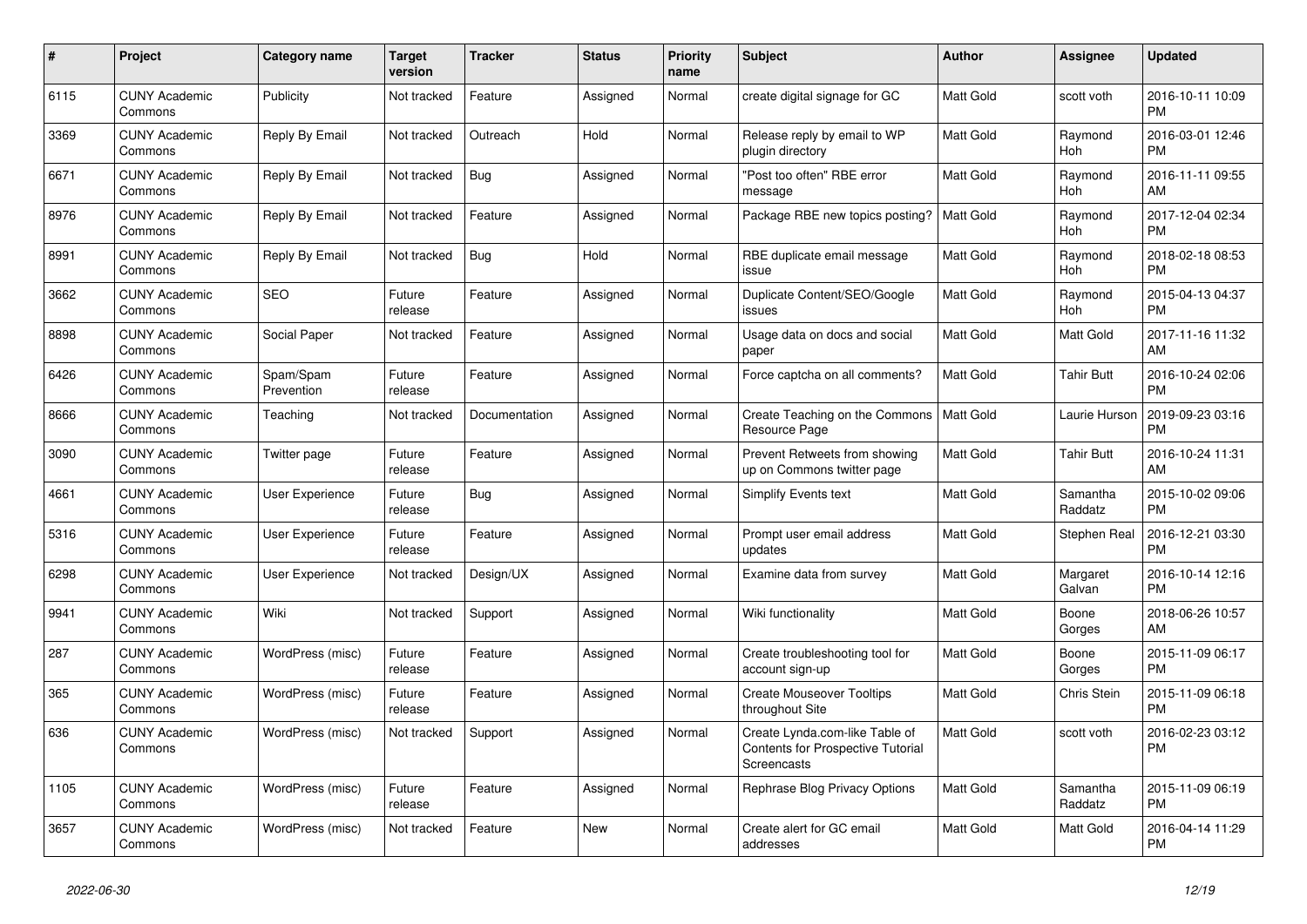| #     | Project                         | <b>Category name</b>     | Target<br>version | <b>Tracker</b> | <b>Status</b>        | Priority<br>name | <b>Subject</b>                                                                                                                               | <b>Author</b>          | <b>Assignee</b>     | <b>Updated</b>                |
|-------|---------------------------------|--------------------------|-------------------|----------------|----------------------|------------------|----------------------------------------------------------------------------------------------------------------------------------------------|------------------------|---------------------|-------------------------------|
| 3759  | <b>CUNY Academic</b><br>Commons | WordPress (misc)         | Future<br>release | Feature        | Assigned             | Normal           | Review Interface for Adding Users<br>to Blogs                                                                                                | <b>Matt Gold</b>       | Boone<br>Gorges     | 2015-03-24 05:52<br><b>PM</b> |
| 10040 | <b>CUNY Academic</b><br>Commons | WordPress (misc)         | Not tracked       | Bug            | Reporter<br>Feedback | Normal           | User doesn't see full list of themes                                                                                                         | Matt Gold              | Boone<br>Gorges     | 2018-07-25 10:12<br>AM        |
| 364   | <b>CUNY Academic</b><br>Commons | <b>WordPress Plugins</b> | Future<br>release | Feature        | New                  | Normal           | <b>Bulletin Board</b>                                                                                                                        | Matt Gold              |                     | 2015-01-05 08:50<br><b>PM</b> |
| 497   | <b>CUNY Academic</b><br>Commons | <b>WordPress Plugins</b> | Future<br>release | Feature        | Assigned             | Normal           | Drag and Drop Ordering on<br>Gallery Post Plugin                                                                                             | <b>Matt Gold</b>       | Ron Rennick         | 2015-11-09 06:18<br><b>PM</b> |
| 658   | <b>CUNY Academic</b><br>Commons | <b>WordPress Plugins</b> | Future<br>release | Feature        | Assigned             | Normal           | Rebulid Sitewide Tag Suggestion                                                                                                              | <b>Matt Gold</b>       | Boone<br>Gorges     | 2015-01-05 08:47<br><b>PM</b> |
| 9947  | <b>CUNY Academic</b><br>Commons | <b>WordPress Plugins</b> | Future<br>release | Feature        | Reporter<br>Feedback | Normal           | Install H5P quiz plugin                                                                                                                      | <b>Matt Gold</b>       | Boone<br>Gorges     | 2018-09-11 11:01<br>AM        |
| 412   | <b>CUNY Academic</b><br>Commons | <b>WordPress Themes</b>  | Future<br>release | Feature        | Assigned             | Normal           | <b>Featured Themes</b>                                                                                                                       | Matt Gold              | Dominic<br>Giglio   | 2015-01-05 08:44<br><b>PM</b> |
| 4986  | <b>CUNY Academic</b><br>Commons | ZenDesk                  | Not tracked       | Support        | Assigned             | Normal           | Prepare documentation for<br>Zendesk re web widget                                                                                           | <b>Matt Gold</b>       | Samantha<br>Raddatz | 2016-02-25 03:09<br><b>PM</b> |
| 481   | <b>CUNY Academic</b><br>Commons | Groups (misc)            | Future<br>release | Feature        | Assigned             | Normal           | ability to archive inactive groups<br>and blogs                                                                                              | Michael Mandiberg      | Samantha<br>Raddatz | 2015-11-09 05:56<br><b>PM</b> |
| 9908  | <b>CUNY Academic</b><br>Commons |                          | Not tracked       | Feature        | New                  | Normal           | Is it possible to send email<br>updates to users (or an email<br>address not on the list) for only a<br>single page AFTER being<br>prompted? | <b>Michael Shields</b> | scott voth          | 2018-06-11 01:34<br><b>PM</b> |
| 3458  | <b>CUNY Academic</b><br>Commons | Groups (misc)            | Future<br>release | Feature        | Assigned             | Normal           | Filter Members of Group by<br>Campus                                                                                                         | Michael Smith          | Samantha<br>Raddatz | 2014-09-26 08:32<br><b>PM</b> |
| 2167  | <b>CUNY Academic</b><br>Commons | WordPress (misc)         | Future<br>release | <b>Bug</b>     | Assigned             | Normal           | CAC-Livestream Plugin Issues                                                                                                                 | Michael Smith          | Dominic<br>Giglio   | 2015-01-02 03:06<br><b>PM</b> |
| 2754  | <b>CUNY Academic</b><br>Commons | Design                   | Future<br>release | Feature        | Assigned             | Normal           | Determine strategy for CAC logo<br>handling in top header                                                                                    | Micki Kaufman          | Chris Stein         | 2015-01-05 08:53<br><b>PM</b> |
| 2753  | <b>CUNY Academic</b><br>Commons | <b>Public Portfolio</b>  | Future<br>release | Feature        | New                  | Normal           | Create actual actual tagification in<br>academic interests and other<br>fields                                                               | Micki Kaufman          | Boone<br>Gorges     | 2015-01-05 08:52<br><b>PM</b> |
| 3506  | <b>CUNY Academic</b><br>Commons | Publicity                | 1.7               | Publicity      | New                  | Normal           | Prepare 1.7 email messaging                                                                                                                  | Micki Kaufman          | Micki<br>Kaufman    | 2014-10-01 12:36<br><b>PM</b> |
| 3509  | <b>CUNY Academic</b><br>Commons | Publicity                | 1.7               | Publicity      | New                  | Normal           | Create 1.7 digital signage imagery                                                                                                           | Micki Kaufman          | Marilyn<br>Weber    | 2014-10-01 12:40<br><b>PM</b> |
| 3510  | <b>CUNY Academic</b><br>Commons | Publicity                | 1.7               | Publicity      | Assigned             | Normal           | Post on the News Blog re: 'My<br>Commons'                                                                                                    | Micki Kaufman          | Sarah<br>Morgano    | 2014-10-15 11:18<br>AM        |
| 3511  | <b>CUNY Academic</b><br>Commons | Publicity                | 1.7               | Publicity      | Assigned             | Normal           | Social media for 1.7                                                                                                                         | Micki Kaufman          | Sarah<br>Morgano    | 2014-10-14 03:32<br>PM        |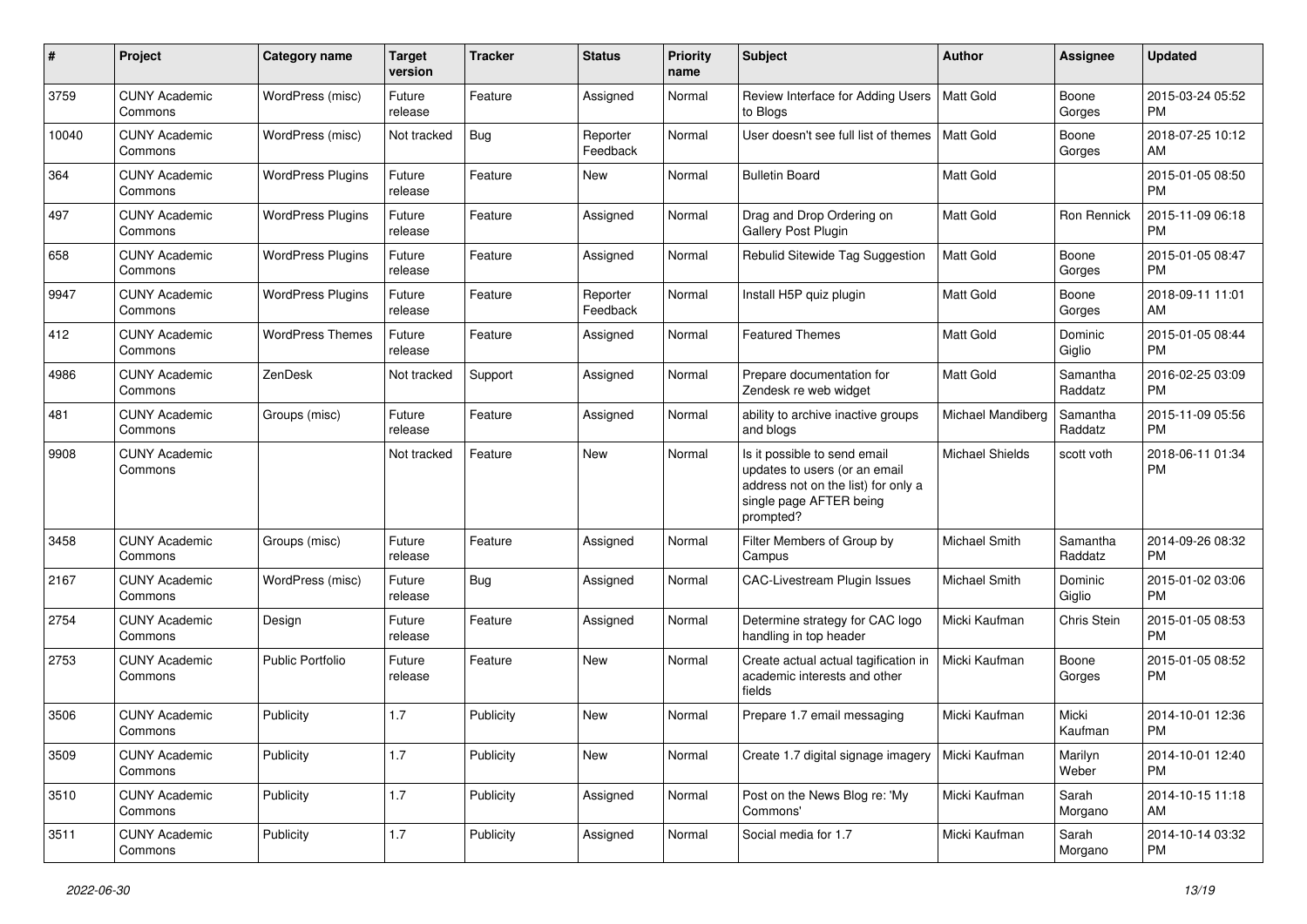| #     | Project                         | <b>Category name</b>     | <b>Target</b><br>version | <b>Tracker</b> | <b>Status</b>        | <b>Priority</b><br>name | <b>Subject</b>                                                             | <b>Author</b>           | <b>Assignee</b>     | <b>Updated</b>                |
|-------|---------------------------------|--------------------------|--------------------------|----------------|----------------------|-------------------------|----------------------------------------------------------------------------|-------------------------|---------------------|-------------------------------|
| 3475  | <b>CUNY Academic</b><br>Commons | Events                   | Future<br>release        | Feature        | Assigned             | Normal                  | Request to add plugin to<br>streamline room<br>booking/appointment booking | Naomi Barrettara        | Boone<br>Gorges     | 2014-12-01 05:14<br><b>PM</b> |
| 9346  | <b>CUNY Academic</b><br>Commons | WordPress (misc)         | Not tracked              | Bug            | <b>New</b>           | Normal                  | Clone cetls.bmcc.cuny.edu for<br>development                               | Owen Roberts            | Raymond<br>Hoh      | 2018-03-06 05:35<br><b>PM</b> |
| 6665  | <b>CUNY Academic</b><br>Commons |                          | Not tracked              | Publicity      | <b>New</b>           | Normal                  | Dead Link in 1.10 announcement<br>post                                     | Paige Dupont            | <b>Stephen Real</b> | 2016-12-01 03:11<br><b>PM</b> |
| 11449 | <b>CUNY Academic</b><br>Commons | WordPress - Media        | Not tracked              | Support        | Reporter<br>Feedback | Normal                  | Cloning Media Library for JITP<br>from Staging to Production Site          | <b>Patrick DeDauw</b>   | Boone<br>Gorges     | 2019-05-13 12:00<br><b>PM</b> |
| 14483 | <b>CUNY Academic</b><br>Commons | WordPress - Media        | Not tracked              | Bug            | Reporter<br>Feedback | Normal                  | <b>Wordpress PDF Embed Stopped</b><br>Working after JITP Media Clone       | <b>Patrick DeDauw</b>   | Boone<br>Gorges     | 2021-05-20 01:51<br><b>PM</b> |
| 14792 | <b>CUNY Academic</b><br>Commons |                          |                          | Bug            | <b>New</b>           | Normal                  | Inconsistent email notifications<br>from gravity forms                     | Raffi<br>Khatchadourian |                     | 2021-10-04 01:50<br><b>PM</b> |
| 16290 | <b>CUNY Academic</b><br>Commons |                          |                          | Feature        | Reporter<br>Feedback | Normal                  | Add Table Of Contents Block<br>plug-in                                     | Raffi<br>Khatchadourian |                     | 2022-06-24 10:26<br>AM        |
| 9420  | <b>CUNY Academic</b><br>Commons | cuny.is                  | Not tracked              | Feature        | New                  | Normal                  | Request for http://cuny.is/streams                                         | Raffi<br>Khatchadourian | Marilyn<br>Weber    | 2018-04-02 10:08<br>AM        |
| 11077 | <b>CUNY Academic</b><br>Commons | Events                   | Not tracked              | Feature        | Reporter<br>Feedback | Normal                  | Show event category description<br>in event list view                      | Raffi<br>Khatchadourian |                     | 2019-02-12 10:38<br><b>PM</b> |
| 15242 | <b>CUNY Academic</b><br>Commons | Performance              | Not tracked              | Bug            | Reporter<br>Feedback | Normal                  | Slugist site                                                               | Raffi<br>Khatchadourian | Boone<br>Gorges     | 2022-02-07 11:14<br>AM        |
| 5182  | <b>CUNY Academic</b><br>Commons | Social Paper             | Future<br>release        | Design/UX      | New                  | Normal                  | "Publishing" a private paper on<br>social paper?                           | Raffi<br>Khatchadourian | Boone<br>Gorges     | 2016-10-13 04:12<br><b>PM</b> |
| 5183  | <b>CUNY Academic</b><br>Commons | Social Paper             | Future<br>release        | Design/UX      | <b>New</b>           | Normal                  | Creating a new paper when<br>viewing an existing paper                     | Raffi<br>Khatchadourian | Samantha<br>Raddatz | 2016-02-02 12:09<br><b>PM</b> |
| 15516 | <b>CUNY Academic</b><br>Commons | <b>WordPress Plugins</b> |                          | Bug            | Reporter<br>Feedback | Normal                  | Can't publish or save draft of post<br>on wordpress.com                    | Raffi<br>Khatchadourian | Raymond<br>Hoh      | 2022-03-02 05:52<br><b>PM</b> |
| 16314 | <b>CUNY Academic</b><br>Commons | <b>WordPress Plugins</b> |                          | Feature        | New                  | Normal                  | Install Multicollab plug-in?                                               | Raffi<br>Khatchadourian |                     | 2022-06-29 03:44<br><b>PM</b> |
| 11243 | <b>CUNY Academic</b><br>Commons | BuddyPress (misc)        | Future<br>release        | Bug            | New                  | Normal                  | Audit bp-custom.php                                                        | Raymond Hoh             | Raymond<br>Hoh      | 2022-04-26 11:59<br>AM        |
| 14496 | <b>CUNY Academic</b><br>Commons | Domain Mapping           | Future<br>release        | <b>Bug</b>     | New                  | Normal                  | Mapped domain SSO uses<br>third-party cookies                              | Raymond Hoh             | Raymond<br>Hoh      | 2021-05-24 04:03<br><b>PM</b> |
| 14908 | <b>CUNY Academic</b><br>Commons | Performance              |                          | Bug            | <b>New</b>           | Normal                  | Stale object cache on cdev                                                 | Raymond Hoh             | Boone<br>Gorges     | 2021-12-07 09:45<br>AM        |
| 16177 | <b>CUNY Academic</b><br>Commons | Reply By Email           |                          | Bug            | New                  | Normal                  | Switch to Inbound mode for RBE                                             | Raymond Hoh             | Raymond<br>Hoh      | 2022-05-30 04:32<br><b>PM</b> |
| 16255 | <b>CUNY Academic</b><br>Commons | WordPress (misc)         |                          | Bug            | <b>New</b>           | Normal                  | Need to define 'MULTISITE'<br>constant in wp-config.php                    | Raymond Hoh             |                     | 2022-06-19 09:31<br>AM        |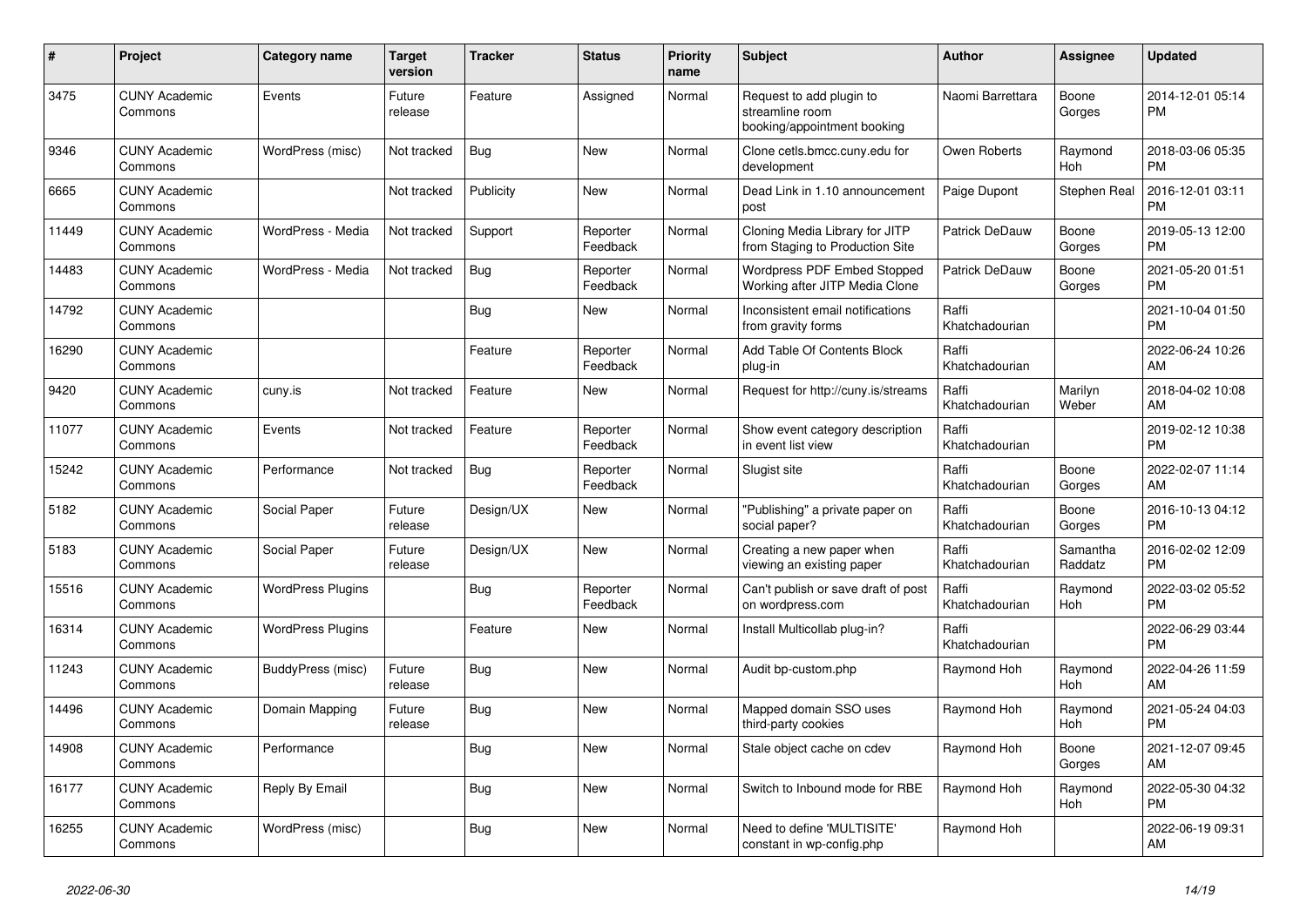| #     | Project                         | <b>Category name</b>     | <b>Target</b><br>version | <b>Tracker</b> | <b>Status</b>        | <b>Priority</b><br>name | <b>Subject</b>                                                                       | <b>Author</b>    | Assignee            | <b>Updated</b>                |
|-------|---------------------------------|--------------------------|--------------------------|----------------|----------------------|-------------------------|--------------------------------------------------------------------------------------|------------------|---------------------|-------------------------------|
| 3691  | <b>CUNY Academic</b><br>Commons | <b>WordPress Plugins</b> | Future<br>release        | Bug            | <b>New</b>           | Normal                  | <b>WPMU Domain Mapping</b><br>Debugging on cdev                                      | Raymond Hoh      | Matt Gold           | 2014-12-12 09:04<br>AM        |
| 3939  | <b>CUNY Academic</b><br>Commons | <b>WordPress Plugins</b> | Future<br>release        | Bug            | Hold                 | Normal                  | Activity stream support for<br>Co-Authors Plus plugin                                | Raymond Hoh      | Raymond<br>Hoh      | 2015-11-09 06:13<br><b>PM</b> |
| 16319 | <b>CUNY Academic</b><br>Commons | <b>WordPress Plugins</b> | 2.0.3                    | Bug            | New                  | Normal                  | <b>Request for Events Calendar Pro</b><br>5.14.2 update                              | Raymond Hoh      | Raymond<br>Hoh      | 2022-06-29 03:24<br><b>PM</b> |
| 14983 | <b>CUNY Academic</b><br>Commons | WordPress (misc)         | Not tracked              | Support        | Reporter<br>Feedback | Normal                  | "Read More" tag not working                                                          | Rebecca Krisel   | Raymond<br>Hoh      | 2021-11-23 01:17<br><b>PM</b> |
| 5298  | <b>CUNY Academic</b><br>Commons |                          | Not tracked              | Publicity      | New                  | Normal                  | Survey Pop-Up Text                                                                   | Samantha Raddatz | Samantha<br>Raddatz | 2016-03-22 12:27<br><b>PM</b> |
| 4226  | <b>CUNY Academic</b><br>Commons | <b>BuddyPress Docs</b>   | Future<br>release        | Design/UX      | New                  | Normal                  | Add option to connect a Doc with<br>a Group                                          | Samantha Raddatz | Samantha<br>Raddatz | 2015-09-09 04:08<br><b>PM</b> |
| 4225  | <b>CUNY Academic</b><br>Commons | DiRT Integration         | Future<br>release        | Design/UX      | <b>New</b>           | Normal                  | Add information to DIRT page (in<br>Create a Group)                                  | Samantha Raddatz | <b>Matt Gold</b>    | 2015-06-26 03:14<br><b>PM</b> |
| 4592  | <b>CUNY Academic</b><br>Commons | Events                   | Future<br>release        | Design/UX      | <b>New</b>           | Normal                  | Event Creation - Venue Dropdown<br>Slow                                              | Samantha Raddatz | Boone<br>Gorges     | 2015-09-14 04:56<br><b>PM</b> |
| 4221  | <b>CUNY Academic</b><br>Commons | Group Forums             | Future<br>release        | Design/UX      | Assigned             | Normal                  | Add 'Number of Posts' display<br>option to Forum page                                | Samantha Raddatz | Samantha<br>Raddatz | 2015-06-26 02:21<br><b>PM</b> |
| 4253  | <b>CUNY Academic</b><br>Commons | <b>Public Portfolio</b>  | Future<br>release        | Design/UX      | New                  | Normal                  | Encourage users to add portfolio<br>content                                          | Samantha Raddatz | Samantha<br>Raddatz | 2015-07-07 11:32<br>AM        |
| 4622  | <b>CUNY Academic</b><br>Commons | <b>Public Portfolio</b>  | Future<br>release        | Design/UX      | <b>New</b>           | Normal                  | <b>Profile Visibility Settings</b>                                                   | Samantha Raddatz | Samantha<br>Raddatz | 2015-09-21 12:18<br><b>PM</b> |
| 4222  | <b>CUNY Academic</b><br>Commons | <b>User Experience</b>   | Future<br>release        | Design/UX      | New                  | Normal                  | Add information to 'Delete<br>Account' page                                          | Samantha Raddatz | scott voth          | 2015-06-26 11:35<br>AM        |
| 585   | <b>CUNY Academic</b><br>Commons | Group Forums             | Future<br>release        | Feature        | Assigned             | Normal                  | Merge Forum Topics                                                                   | Sarah Morgano    | Boone<br>Gorges     | 2011-07-06 04:11<br><b>PM</b> |
| 1888  | <b>CUNY Academic</b><br>Commons | Home Page                | Future<br>release        | Feature        | Assigned             | Normal                  | Refactor BP MPO Activity Filter to<br>support proper pagination                      | Sarah Morgano    | Boone<br>Gorges     | 2014-05-01 07:11<br><b>PM</b> |
| 5826  | <b>CUNY Academic</b><br>Commons | <b>WordPress Plugins</b> | Future<br>release        | Support        | Reporter<br>Feedback | Normal                  | <b>Remove Subscription Options</b><br>plugin from directory                          | Sarah Morgano    | Sarah<br>Morgano    | 2016-10-21 04:14<br><b>PM</b> |
| 11393 | <b>CUNY Academic</b><br>Commons |                          | Not tracked              | Publicity      | New                  | Normal                  | After 1.15 release, ceate a hero<br>slide and post about adding a site<br>to a group | scott voth       | Patrick<br>Sweeney  | 2019-05-14 10:32<br>AM        |
| 14394 | <b>CUNY Academic</b><br>Commons |                          | Not tracked              | Feature        | <b>New</b>           | Normal                  | Commons News Site - redesign                                                         | scott voth       | scott voth          | 2021-09-14 10:46<br>AM        |
| 10839 | <b>CUNY Academic</b><br>Commons | About page               | Not tracked              | Support        | <b>New</b>           | Normal                  | <b>Mission Statement Needs</b><br>Revision                                           | scott voth       | Matt Gold           | 2018-12-26 10:58<br>AM        |
| 14994 | <b>CUNY Academic</b><br>Commons | cdev.gc.cuny.edu         | Not tracked              | Support        | In Progress          | Normal                  | Clear Cache on CDEV                                                                  | scott voth       | Raymond<br>Hoh      | 2021-12-07 03:51<br><b>PM</b> |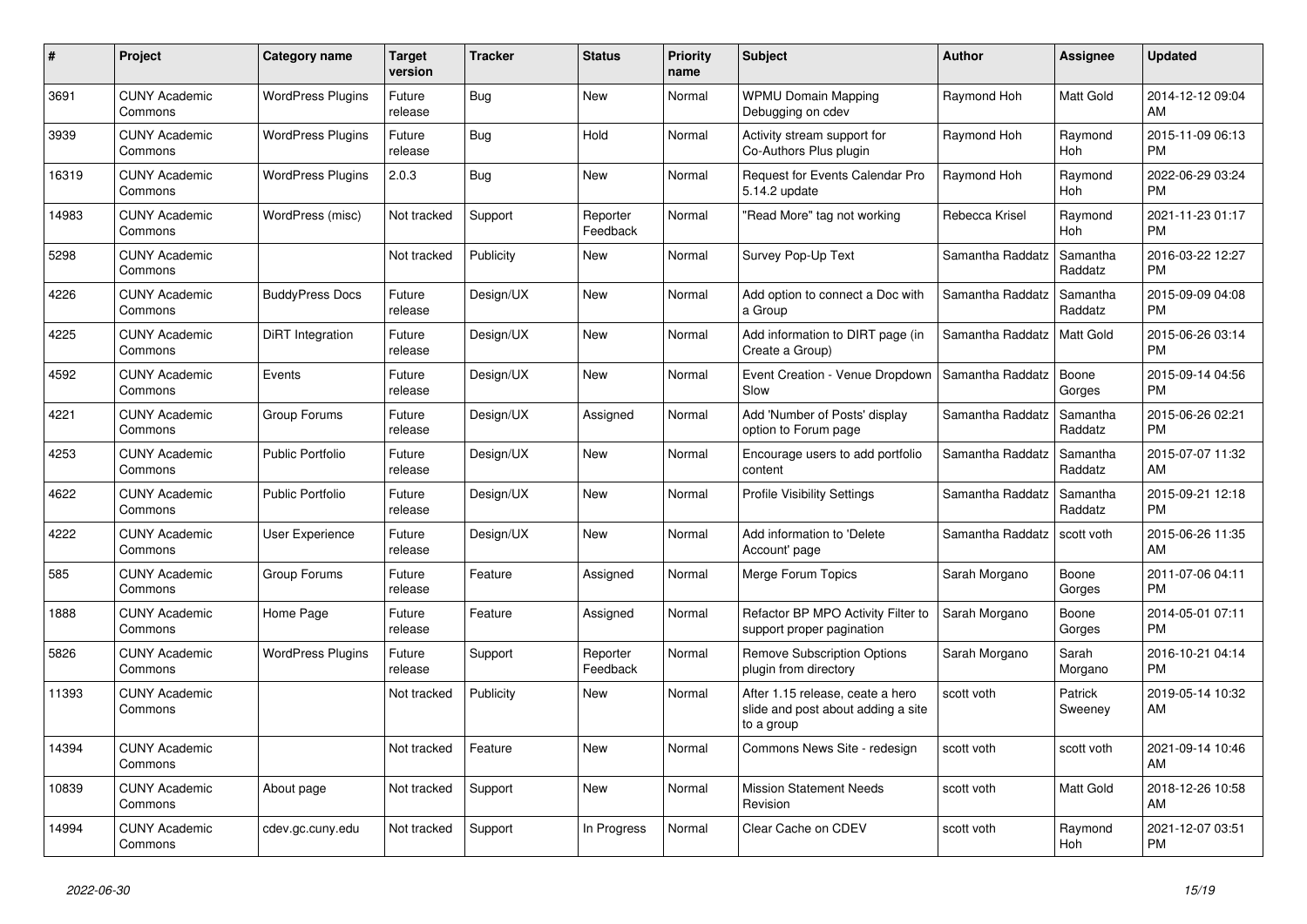| #     | <b>Project</b>                  | Category name            | <b>Target</b><br>version | <b>Tracker</b> | <b>Status</b>        | <b>Priority</b><br>name | <b>Subject</b>                                                                      | <b>Author</b> | Assignee           | <b>Updated</b>                |
|-------|---------------------------------|--------------------------|--------------------------|----------------|----------------------|-------------------------|-------------------------------------------------------------------------------------|---------------|--------------------|-------------------------------|
| 10226 | <b>CUNY Academic</b><br>Commons | Courses                  | Future<br>release        | Feature        | New                  | Normal                  | Add "My Courses" to drop down<br>list                                               | scott voth    | Boone<br>Gorges    | 2021-11-19 12:42<br><b>PM</b> |
| 10982 | <b>CUNY Academic</b><br>Commons | Domain Mapping           | Not tracked              | Support        | Reporter<br>Feedback | Normal                  | <b>CNAME</b> question                                                               | scott voth    |                    | 2019-01-22 04:29<br><b>PM</b> |
| 11493 | <b>CUNY Academic</b><br>Commons | Domain Mapping           | Not tracked              | Support        | Reporter<br>Feedback | Normal                  | Domain Mapping Request - Talia<br>Schaffer                                          | scott voth    | Matt Gold          | 2019-08-06 08:39<br>AM        |
| 4438  | <b>CUNY Academic</b><br>Commons | Events                   | Future<br>release        | Bug            | Assigned             | Normal                  | Events Calendar - Export<br><b>Recurring Events</b>                                 | scott voth    | Daniel Jones       | 2016-05-23 04:25<br><b>PM</b> |
| 11531 | <b>CUNY Academic</b><br>Commons | Events                   | Future<br>release        | Feature        | New                  | Normal                  | Main Events calendar should<br>include non-public events that<br>user has access to | scott voth    | Boone<br>Gorges    | 2019-06-11 10:00<br>AM        |
| 12392 | <b>CUNY Academic</b><br>Commons | Help/Codex               | Not tracked              | Documentation  | <b>New</b>           | Normal                  | <b>Updates to Common Commons</b><br>Questions on Help Page                          | scott voth    | Margaret<br>Galvan | 2020-02-11 10:53<br>AM        |
| 5827  | <b>CUNY Academic</b><br>Commons | Public Portfolio         | Future<br>release        | Bug            | Assigned             | Normal                  | Academic Interests square bracket<br>links not working                              | scott voth    | Chris Stein        | 2016-08-11 11:59<br><b>PM</b> |
| 10354 | <b>CUNY Academic</b><br>Commons | <b>Public Portfolio</b>  | Future<br>release        | Feature        | New                  | Normal                  | Opt out of Having a Profile Page                                                    | scott voth    | Chris Stein        | 2020-05-12 10:43<br>AM        |
| 11496 | <b>CUNY Academic</b><br>Commons | <b>Public Portfolio</b>  | 1.15.2                   | Support        | New                  | Normal                  | Replace Twitter Icon on Member<br>Portfolio page                                    | scott voth    | Boone<br>Gorges    | 2019-06-06 01:03<br><b>PM</b> |
| 12247 | <b>CUNY Academic</b><br>Commons | Publicity                | Not tracked              | Support        | <b>New</b>           | Normal                  | <b>Screenshot of First Commons</b><br>Homepage                                      | scott voth    | scott voth         | 2020-01-14 12:08<br><b>PM</b> |
| 11860 | <b>CUNY Academic</b><br>Commons | Registration             | Future<br>release        | Feature        | New                  | Normal                  | Ensure Students Are Aware They<br>Can Use Aliases At Registration                   | scott voth    |                    | 2019-09-24 08:46<br>AM        |
| 11386 | <b>CUNY Academic</b><br>Commons | WordPress - Media        | Not tracked              | Support        | Reporter<br>Feedback | Normal                  | disappearing images                                                                 | scott voth    | Boone<br>Gorges    | 2019-05-14 10:32<br>AM        |
| 14113 | <b>CUNY Academic</b><br>Commons | WordPress (misc)         | Future<br>release        | <b>Bug</b>     | Hold                 | Normal                  | Block Editor Not Working on this<br>page - Json error                               | scott voth    | Boone<br>Gorges    | 2021-03-05 11:01<br>AM        |
| 15767 | <b>CUNY Academic</b><br>Commons | WordPress (misc)         |                          | Support        | New                  | Normal                  | Site loading slowly                                                                 | scott voth    | Boone<br>Gorges    | 2022-04-04 08:56<br><b>PM</b> |
| 16245 | <b>CUNY Academic</b><br>Commons | WordPress (misc)         |                          | <b>Bug</b>     | Reporter<br>Feedback | Normal                  | Save Button missing on<br>WordPress Profile page                                    | scott voth    | Raymond<br>Hoh     | 2022-06-16 03:09<br><b>PM</b> |
| 9515  | <b>CUNY Academic</b><br>Commons | <b>WordPress Plugins</b> | Not tracked              | Bug            | Reporter<br>Feedback | Normal                  | Text to Speech plugin - "More<br>Slowly" checkbox not working                       | scott voth    | Boone<br>Gorges    | 2018-06-13 02:26<br><b>PM</b> |
| 11788 | <b>CUNY Academic</b><br>Commons | <b>WordPress Plugins</b> | Future<br>release        | Support        | Reporter<br>Feedback | Normal                  | Plugin Request - Browse Aloud                                                       | scott voth    |                    | 2019-09-24 08:42<br>AM        |
| 12573 | <b>CUNY Academic</b><br>Commons | <b>WordPress Plugins</b> | Future<br>release        | <b>Bug</b>     | New                  | Normal                  | <b>CommentPress Core Issues</b>                                                     | scott voth    |                    | 2020-03-24 04:32<br><b>PM</b> |
| 13946 | <b>CUNY Academic</b><br>Commons | <b>WordPress Plugins</b> | 2.1.0                    | Support        | Assigned             | Normal                  | <b>Custom Embed handler For</b><br>OneDrive files                                   | scott voth    | Raymond<br>Hoh     | 2022-05-26 10:46<br>AM        |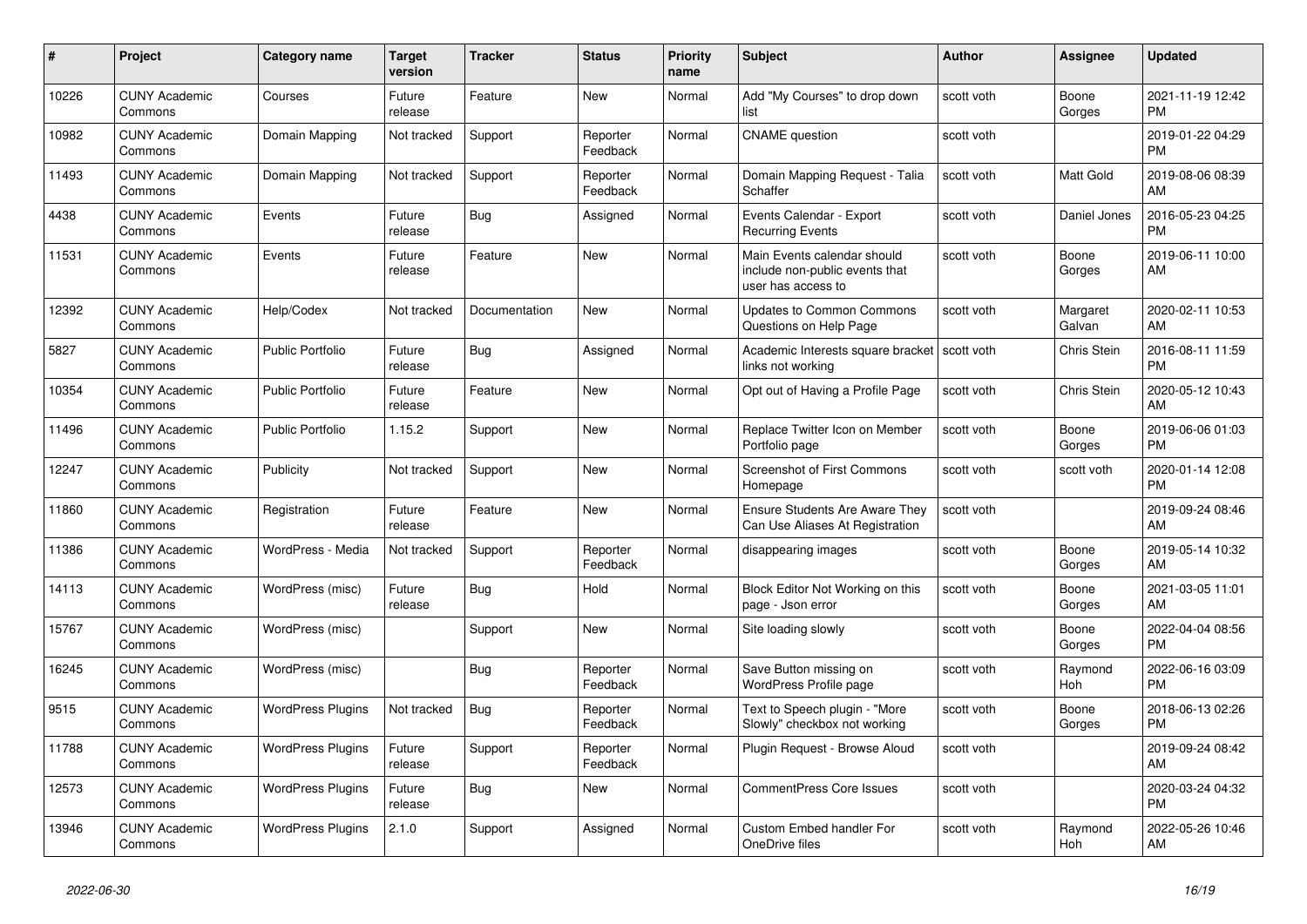| #     | <b>Project</b>                  | Category name            | <b>Target</b><br>version | <b>Tracker</b> | <b>Status</b>        | <b>Priority</b><br>name | <b>Subject</b>                                                                             | <b>Author</b>        | Assignee            | <b>Updated</b>                |
|-------|---------------------------------|--------------------------|--------------------------|----------------|----------------------|-------------------------|--------------------------------------------------------------------------------------------|----------------------|---------------------|-------------------------------|
| 3492  | <b>CUNY Academic</b><br>Commons | <b>WordPress Themes</b>  | Future<br>release        | Support        | Assigned             | Normal                  | Add CBOX theme to the<br>Commons                                                           | scott voth           | Raymond<br>Hoh      | 2014-10-08 05:55<br><b>PM</b> |
| 10439 | <b>CUNY Academic</b><br>Commons | Design                   | 2.1.0                    | Design/UX      | New                  | Normal                  | <b>Create Style Guide for Commons</b>                                                      | Sonja Leix           | Sara Cannon         | 2022-06-28 01:43<br><b>PM</b> |
| 10368 | <b>CUNY Academic</b><br>Commons |                          | Future<br>release        | Feature        | Assigned             | Normal                  | Use ORCID data to populate<br>academic profile page                                        | Stephen Francoeur    | Boone<br>Gorges     | 2018-09-25 01:53<br><b>PM</b> |
| 11624 | <b>CUNY Academic</b><br>Commons | WordPress (misc)         | Not tracked              | Support        | <b>New</b>           | Normal                  | Change pages into posts or swap<br>database for a Commons site?                            | Stephen Klein        | Raymond<br>Hoh      | 2019-07-09 11:04<br>AM        |
| 4972  | <b>CUNY Academic</b><br>Commons | Analytics                | Not tracked              | Bug            | <b>New</b>           | Normal                  | <b>Newsletter Analytics</b>                                                                | Stephen Real         | Matt Gold           | 2015-12-09 12:54<br><b>PM</b> |
| 8440  | <b>CUNY Academic</b><br>Commons | Onboarding               | Not tracked              | Bug            | New                  | Normal                  | Create Test Email Accounts for<br><b>Onboarding Project</b>                                | Stephen Real         | Stephen Real        | 2017-08-01 09:49<br><b>PM</b> |
| 9643  | <b>CUNY Academic</b><br>Commons | Publicity                | Not tracked              | Feature        | <b>New</b>           | Normal                  | Create a page on the Commons<br>for logos etc.                                             | Stephen Real         | Stephen Real        | 2018-04-24 10:53<br>AM        |
| 14629 | <b>CUNY Academic</b><br>Commons |                          | Not tracked              | Bug            | Reporter<br>Feedback | Normal                  | Possible Post Order Bug?                                                                   | <b>Syelle Graves</b> |                     | 2021-09-14 10:47<br>AM        |
| 16318 | <b>CUNY Academic</b><br>Commons |                          |                          | <b>Bug</b>     | New                  | Normal                  | Unable to Access block editor or<br>embed YouTube videos in new<br>pages, in one site only | <b>Syelle Graves</b> |                     | 2022-06-29 02:24<br><b>PM</b> |
| 12198 | <b>CUNY Academic</b><br>Commons |                          | Not tracked              | <b>Bug</b>     | Reporter<br>Feedback | Normal                  | Duplicate listing in My Sites                                                              | Tom Harbison         |                     | 2019-12-09 05:50<br><b>PM</b> |
| 11556 | <b>CUNY Academic</b><br>Commons | Courses                  | Not tracked              | <b>Bug</b>     | Reporter<br>Feedback | Normal                  | Instructor name given in course<br>listina                                                 | Tom Harbison         |                     | 2019-06-25 04:12<br><b>PM</b> |
| 5679  | <b>CUNY Academic</b><br>Commons | Analytics                | Not tracked              | Feature        | New                  | Normal                  | Logged In Users for GA                                                                     | Valerie Townsend     | Valerie<br>Townsend | 2016-06-11 09:49<br>AM        |
| 1423  | <b>CUNY Academic</b><br>Commons | BuddyPress (misc)        | Future<br>release        | Feature        | Assigned             | Low                     | Show an avatar for pingback<br>comment activity items                                      | Boone Gorges         | Tahir Butt          | 2016-10-24 12:03<br><b>PM</b> |
| 1417  | <b>CUNY Academic</b><br>Commons | <b>BuddyPress Docs</b>   | Future<br>release        | Feature        | Assigned             | Low                     | Bulk actions for BuddyPress Docs                                                           | Boone Gorges         | Boone<br>Gorges     | 2016-10-17 10:41<br><b>PM</b> |
| 1165  | <b>CUNY Academic</b><br>Commons | <b>Email Invitations</b> | Future<br>release        | Feature        | Assigned             | Low                     | Allow saved lists of invitees under<br>Send Invites                                        | Boone Gorges         | Boone<br>Gorges     | 2015-11-09 06:03<br><b>PM</b> |
| 1166  | <b>CUNY Academic</b><br>Commons | <b>Email Invitations</b> | Future<br>release        | Feature        | New                  | Low                     | Better organizational tools for Sent   Boone Gorges<br><b>Invites</b>                      |                      | Boone<br>Gorges     | 2015-11-09 06:02<br><b>PM</b> |
| 1167  | <b>CUNY Academic</b><br>Commons | <b>Email Invitations</b> | Future<br>release        | Feature        | <b>New</b>           | Low                     | Allow email invitations to be resent   Boone Gorges                                        |                      | Boone<br>Gorges     | 2015-11-12 12:53<br>AM        |
| 6749  | <b>CUNY Academic</b><br>Commons | Events                   | Future<br>release        | <b>Bug</b>     | New                  | Low                     | BPEO iCal request can trigger<br>very large number of DB queries                           | Boone Gorges         | Raymond<br>Hoh      | 2016-11-15 10:09<br><b>PM</b> |
| 1983  | <b>CUNY Academic</b><br>Commons | Home Page                | Future<br>release        | Feature        | Assigned             | Low                     | Media Library integration with<br>Featured Content plugin                                  | Boone Gorges         | Dominic<br>Giglio   | 2014-03-17 10:34<br>AM        |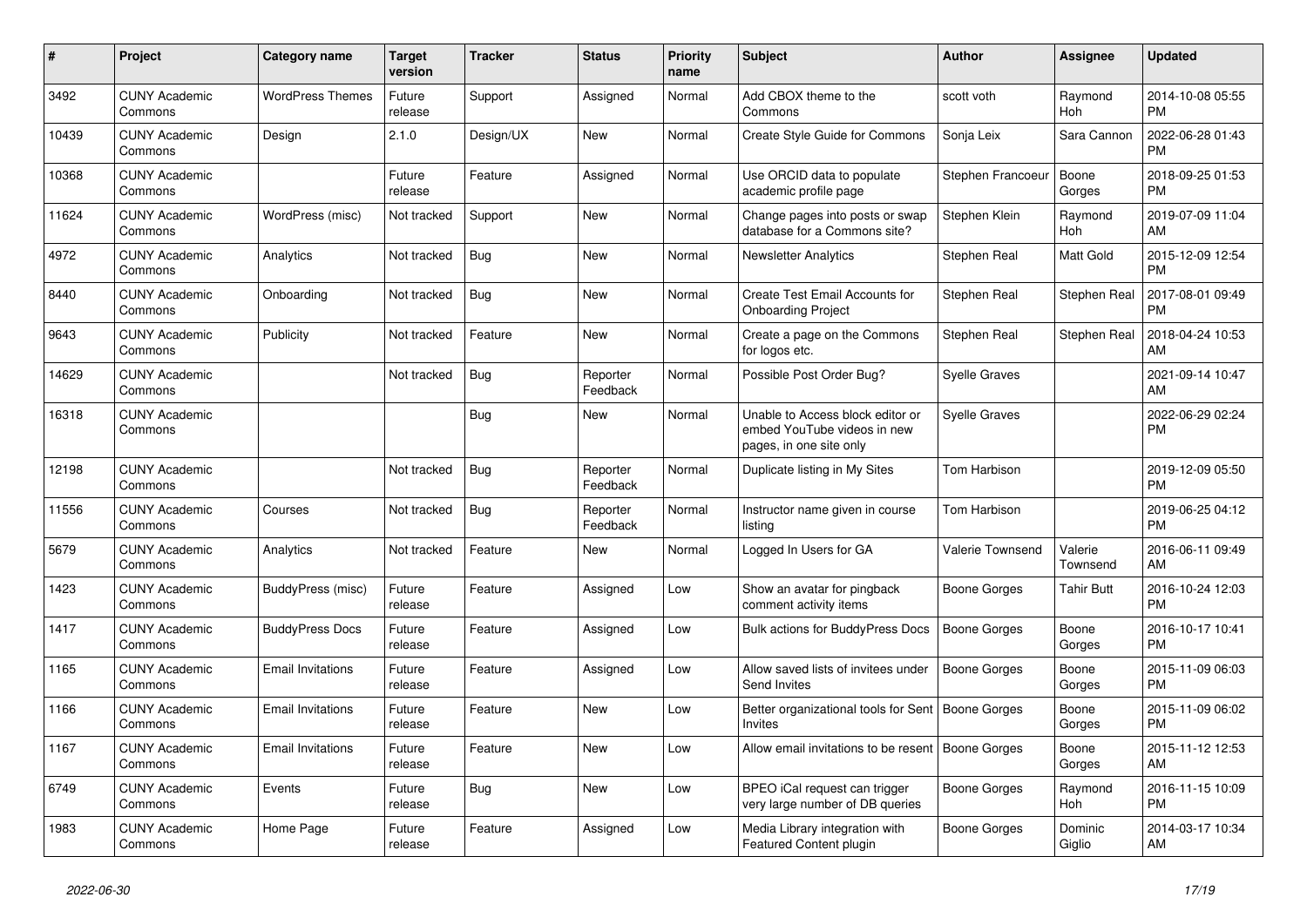| #             | Project                         | <b>Category name</b>       | <b>Target</b><br>version | <b>Tracker</b> | <b>Status</b>        | <b>Priority</b><br>name | <b>Subject</b>                                                                                                                                        | <b>Author</b>      | Assignee            | <b>Updated</b>                |
|---------------|---------------------------------|----------------------------|--------------------------|----------------|----------------------|-------------------------|-------------------------------------------------------------------------------------------------------------------------------------------------------|--------------------|---------------------|-------------------------------|
| 3048          | <b>CUNY Academic</b><br>Commons | <b>Public Portfolio</b>    | Future<br>release        | Feature        | New                  | Low                     | Images for rich text profile fields                                                                                                                   | Boone Gorges       | Boone<br>Gorges     | 2014-02-19 12:56<br><b>PM</b> |
| 3615          | <b>CUNY Academic</b><br>Commons | Redmine                    | Not tracked              | Feature        | New                  | Low                     | Create Redmine issues via email                                                                                                                       | Dominic Giglio     | Boone<br>Gorges     | 2017-11-16 11:36<br>AM        |
| 2325          | <b>CUNY Academic</b><br>Commons | <b>BuddyPress (misc)</b>   | Future<br>release        | Feature        | Assigned             | Low                     | Profile should have separate fields<br>for first/last names                                                                                           | local admin        | Boone<br>Gorges     | 2015-11-09 06:09<br>PM        |
| 2610          | <b>CUNY Academic</b><br>Commons | Group Invitations          | Future<br>release        | Feature        | Assigned             | Low                     | Request: Custom invitation<br>message to group invites                                                                                                | local admin        | Boone<br>Gorges     | 2015-11-09 06:13<br><b>PM</b> |
| 6389          | <b>CUNY Academic</b><br>Commons | <b>BuddyPress Docs</b>     | Future<br>release        | Feature        | New                  | Low                     | Make Discussion Area Visible<br>When Editing a Doc                                                                                                    | Luke Waltzer       | Boone<br>Gorges     | 2016-10-21 04:16<br><b>PM</b> |
| 6392          | <b>CUNY Academic</b><br>Commons | Group Forums               | Future<br>release        | Design/UX      | Assigned             | Low                     | Composition/Preview Panes in<br>Forum Posts                                                                                                           | Luke Waltzer       | Paige Dupont        | 2016-10-21 04:26<br><b>PM</b> |
| 6356          | <b>CUNY Academic</b><br>Commons | <b>WordPress Plugins</b>   | Future<br>release        | Bug            | Reporter<br>Feedback | Low                     | Should Subscribe2 be<br>deprecated?                                                                                                                   | Luke Waltzer       |                     | 2017-03-20 12:20<br><b>PM</b> |
| 13912         | <b>CUNY Academic</b><br>Commons |                            | Not tracked              | Feature        | Hold                 | Low                     | posting "missed schedule"                                                                                                                             | Marilyn Weber      |                     | 2021-02-23 10:46<br>AM        |
| 11971         | <b>CUNY Academic</b><br>Commons | <b>Email Notifications</b> | Future<br>release        | Bug            | Reporter<br>Feedback | Low                     | Pictures obscured in emailed post<br>notifications                                                                                                    | Marilyn Weber      | Raymond<br>Hoh      | 2019-11-21 01:14<br><b>PM</b> |
| 5050          | <b>CUNY Academic</b><br>Commons | Social Paper               | Future<br>release        | Feature        | New                  | Low                     | Making comments visible in SP<br>editing mode (SP suggestion #1)                                                                                      | Marilyn Weber      | Samantha<br>Raddatz | 2019-09-17 11:10<br><b>PM</b> |
| 5052          | <b>CUNY Academic</b><br>Commons | Social Paper               | Future<br>release        | Feature        | New                  | Low                     | Sentence by sentence or line by<br>line comments (SP suggestion #3)                                                                                   | Marilyn Weber      | Boone<br>Gorges     | 2016-02-11 10:24<br><b>PM</b> |
| 5053          | <b>CUNY Academic</b><br>Commons | Social Paper               | Future<br>release        | Feature        | New                  | Low                     | Scrollable menu to add readers<br>(SP suggestion #4)                                                                                                  | Marilyn Weber      | Samantha<br>Raddatz | 2016-04-21 05:21<br><b>PM</b> |
| 5058          | <b>CUNY Academic</b><br>Commons | Social Paper               | Future<br>release        | Feature        | New                  | Low                     | Can there be a clearer signal that<br>even when comments have<br>already been made you add<br>comments by clicking on the side?<br>(SP suggestion #5) | Marilyn Weber      | Samantha<br>Raddatz | 2016-02-11 10:24<br>PM        |
| 2576          | <b>NYCDH Community</b><br>Site  |                            |                          | Bug            | Hold                 | Low                     | Test Next Button in Javascript<br><b>Tutorial Under Activities</b>                                                                                    | Mark Newton        | Alex Gil            | 2013-05-18 02:55<br><b>PM</b> |
| 2577          | <b>NYCDH Community</b><br>Site  |                            |                          | Feature        | Assigned             | Low                     | Investigate Potential to Add Links<br>to the Forum                                                                                                    | <b>Mark Newton</b> | Alex Gil            | 2013-05-16 09:40<br><b>PM</b> |
| 2618          | NYCDH Community<br>Site         |                            |                          | <b>Bug</b>     | Assigned             | Low                     | Mark blogs as spam when created   Matt Gold<br>by users marked as spam                                                                                |                    | Boone<br>Gorges     | 2013-06-09 11:38<br><b>PM</b> |
| $ 310\rangle$ | <b>CUNY Academic</b><br>Commons | <b>BuddyPress (misc)</b>   | Future<br>release        | Feature        | Assigned             | Low                     | <b>Friend Request Email</b>                                                                                                                           | Matt Gold          | Samantha<br>Raddatz | 2015-11-09 05:08<br><b>PM</b> |
| 333           | <b>CUNY Academic</b><br>Commons | <b>Email Notifications</b> | Future<br>release        | Feature        | Assigned             | Low                     | Delay Forum Notification Email<br>Delivery Until After Editing Period<br>Ends                                                                         | <b>Matt Gold</b>   | Raymond<br>Hoh      | 2015-11-09 06:01<br>PM        |